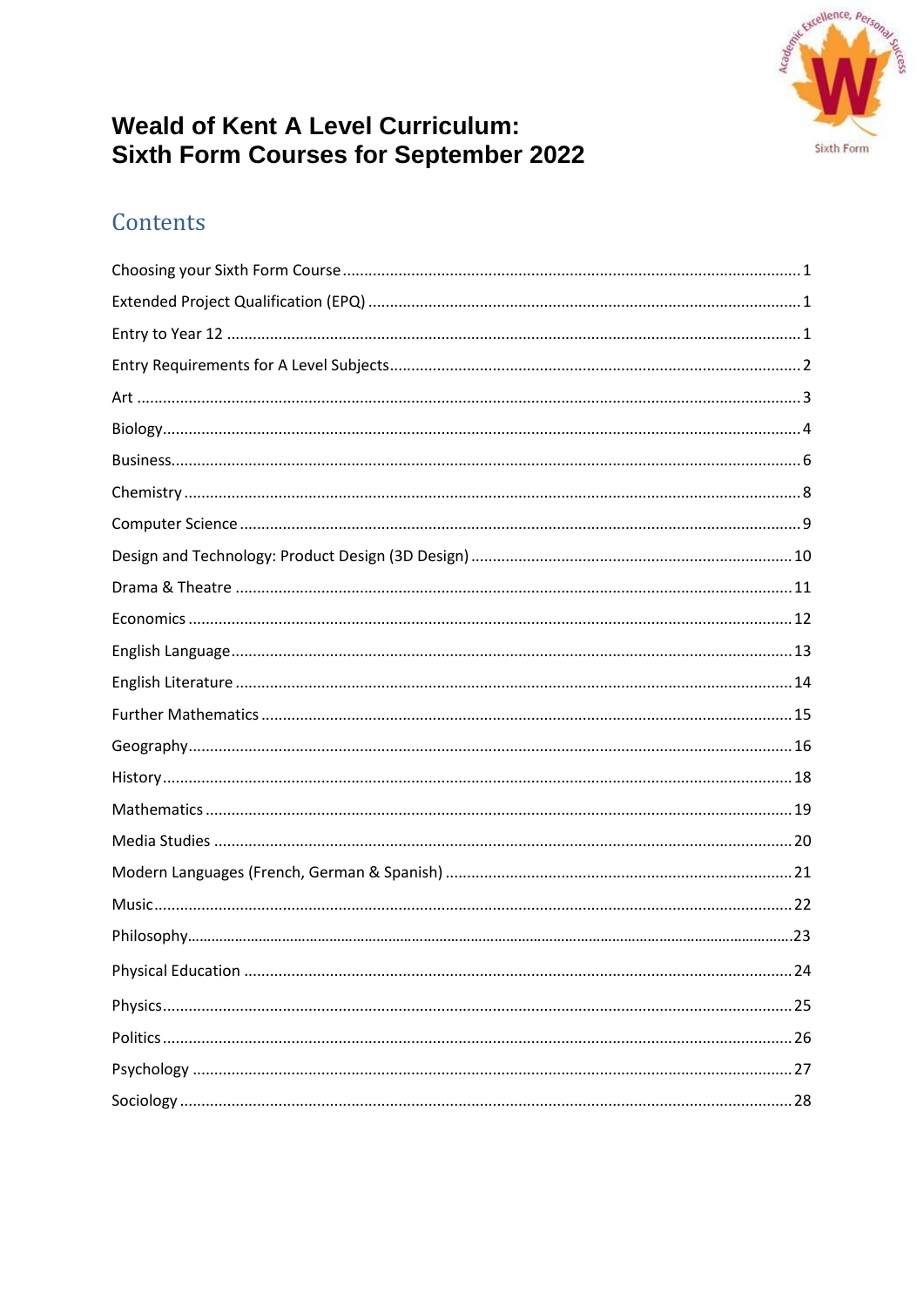## <span id="page-1-0"></span>Choosing your Sixth Form Course

In the Sixth Form, your choice of subjects should continue to develop your strengths and support your future career aspirations without sacrificing the breadth of study required by universities and employers. We ask all students to **choose three A Level subjects** for study in Year 12. Students will also study for the Extended Project Qualification (EPQ). If you are hoping to study at university in the future, it is recommended that you look at the Informed Choices website run by the Russell Group of Universities on the link: <https://www.informedchoices.ac.uk/>. This will give you up-to-date advice on subject choices, combinations of subjects and entrance requirements for degree level courses at prestigious universities.

# <span id="page-1-1"></span>Extended Project Qualification (EPQ)

We offer the EPQ (Extended Project Qualification) in Years 12 and 13. This is a stand-alone qualification for all students. It is a cross-curricular dissertation-style project that will add breadth to your A Level subjects and give you access to the higher-level skills that both universities and employers are seeking. It is tailored to fit with the rest of the curriculum and provides recognition for your interest in specific subject material.

# <span id="page-1-2"></span>Entry to Year 12

If you wish to join the Weald of Kent Sixth Form you must:

- **attain a Grade 5 in GCSE Mathematics and GCSE English Language or GCSE English Literature;**
- **have an Average Point Score (APS) of 5.5 to be comprised of your best 8 GCSE results including either GCSE English Language or GCSE English Literature and GCSE Mathematics;**
- **have met the subject requirements** as set out on page 2 for the courses you wish to study.

To find your average point score add either your GCSE English Language or GCSE English Literature score, GCSE Mathematics and your 6 best other GCSE scores and divide by 8.

Each A Level subject has an expected entry grade at GCSE as indicated in this document. These subjects will set compulsory pre-course summer bridging work, available on our website, to be completed during the summer break. Please note that A Level courses can only run if there is a viable number of students opting for them.

Having chosen to enter the Sixth Form, you are expected to have a positive attitude towards your work as well as good attendance (96% and above). Progress is monitored at regular intervals. Students and their parents and carers are expected to attend the Parent and Carer Consultation Evenings in Years 12 and 13. Based on internal assessment and internal PPE (Pre-Public Examination) grades, students will be expected to achieve at least a Grade C in each A Level subject.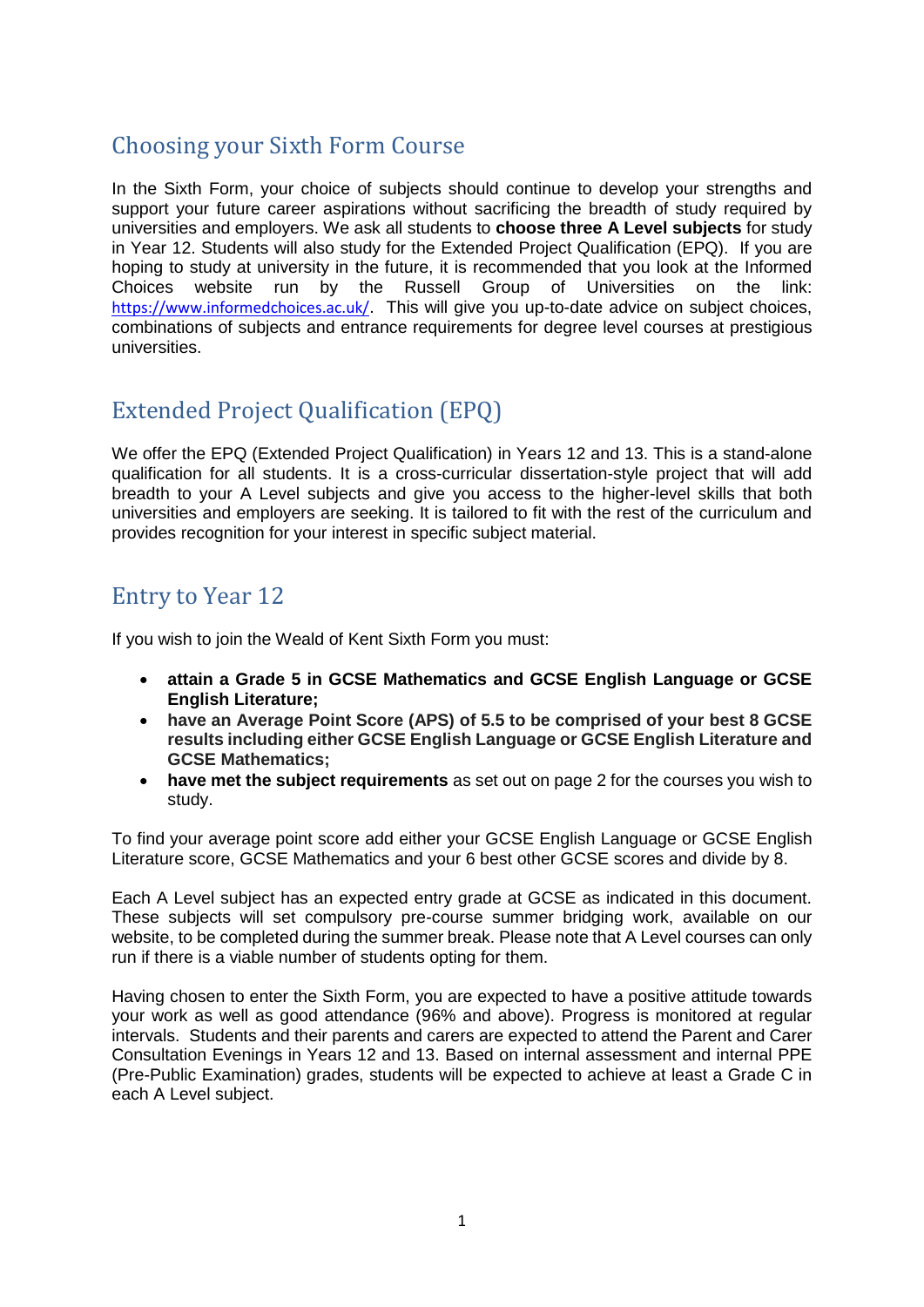# <span id="page-2-0"></span>Entry Requirements for A Level Subjects

| <b>Subject</b>                | <b>Entry Requirements</b>                                                                                                                                                                                           |
|-------------------------------|---------------------------------------------------------------------------------------------------------------------------------------------------------------------------------------------------------------------|
| Art                           | Grade 6 in GCSE Art                                                                                                                                                                                                 |
| Biology                       | Grade 7s in both GCSE Biology and GCSE Chemistry or Grades 7 7 in<br>Trilogy Science and a Grade 7 in GCSE Mathematics                                                                                              |
| <b>Business</b>               | Grade 6 in GCSE Business if studied in Key Stage 4, or Grade 5 in GCSE<br>English Language or GCSE English Literature and a Grade 5 in GCSE<br><b>Mathematics</b>                                                   |
| Chemistry                     | Grade 7 in GCSE Chemistry or Grades 7 7 in Trilogy Science and Grade 7 in<br><b>GCSE Mathematics</b>                                                                                                                |
| <b>Computer Science</b>       | Grade 7 in GCSE Mathematics and Grade 6 in GCSE Computer Science                                                                                                                                                    |
| Design and<br>Technology      | Grade 6 in GCSE Design and Technology                                                                                                                                                                               |
| <b>Drama and Theatre</b>      | Grade 6 in GCSE English Language or GCSE English Literature and a<br>Grade 6 in GCSE Drama if studied in Key Stage 4                                                                                                |
| Economics                     | <b>Grade 7 in GCSE Mathematics</b>                                                                                                                                                                                  |
| English Language              | Grade 6 in GCSE English Language                                                                                                                                                                                    |
| <b>English Literature</b>     | Grade 6 in GCSE English Literature                                                                                                                                                                                  |
| French, German<br>and Spanish | Grade 8 in GCSE French, GCSE German or GCSE Spanish                                                                                                                                                                 |
| Further<br><b>Mathematics</b> | Grade 8 in GCSE Mathematics                                                                                                                                                                                         |
| Geography                     | Grade 6 in GCSE Geography                                                                                                                                                                                           |
| History                       | Grade 6 in GCSE History                                                                                                                                                                                             |
| <b>Mathematics</b>            | Grade 8 in GCSE Mathematics                                                                                                                                                                                         |
| <b>Media Studies</b>          | Grade 5 in GCSE English Language or GCSE English Literature, or a Grade<br>6 in GCSE Media if studied in Key Stage 4                                                                                                |
| <b>Music</b>                  | Grade 6 in GCSE Music and Grade 5/6 in Music Practical and Music Theory<br>examinations                                                                                                                             |
| Philosophy                    | Grade 6 in GCSE English Language or GCSE English Literature or a Grade<br>6 in GCSE Religious Education if studied in Key Stage 4                                                                                   |
| <b>Physical Education</b>     | Grade 6 in GCSE Biology, or Grades 66 in Trilogy Science and a Grade 6 in<br>GCSE Physical Education if studied in Key Stage 4. Students must play a<br>competitive sport listed on AQA's sport specification list. |
| <b>Physics</b>                | Grade 8 in GCSE Physics or Grades 8 8 in Trilogy Science and a Grade 8 in<br><b>GCSE Mathematics</b>                                                                                                                |
| <b>Politics</b>               | Grade 6 in GCSE English Language or GCSE English Literature                                                                                                                                                         |
| Psychology                    | Grade 7 in GCSE Biology or Grades 7 7 in Trilogy Science and Grade 6s in<br>GCSE English Language or GCSE English Literature and Grade 6 in GCSE<br><b>Mathematics</b>                                              |
| Sociology                     | Grade 6 in GCSE English Language or GCSE English Literature                                                                                                                                                         |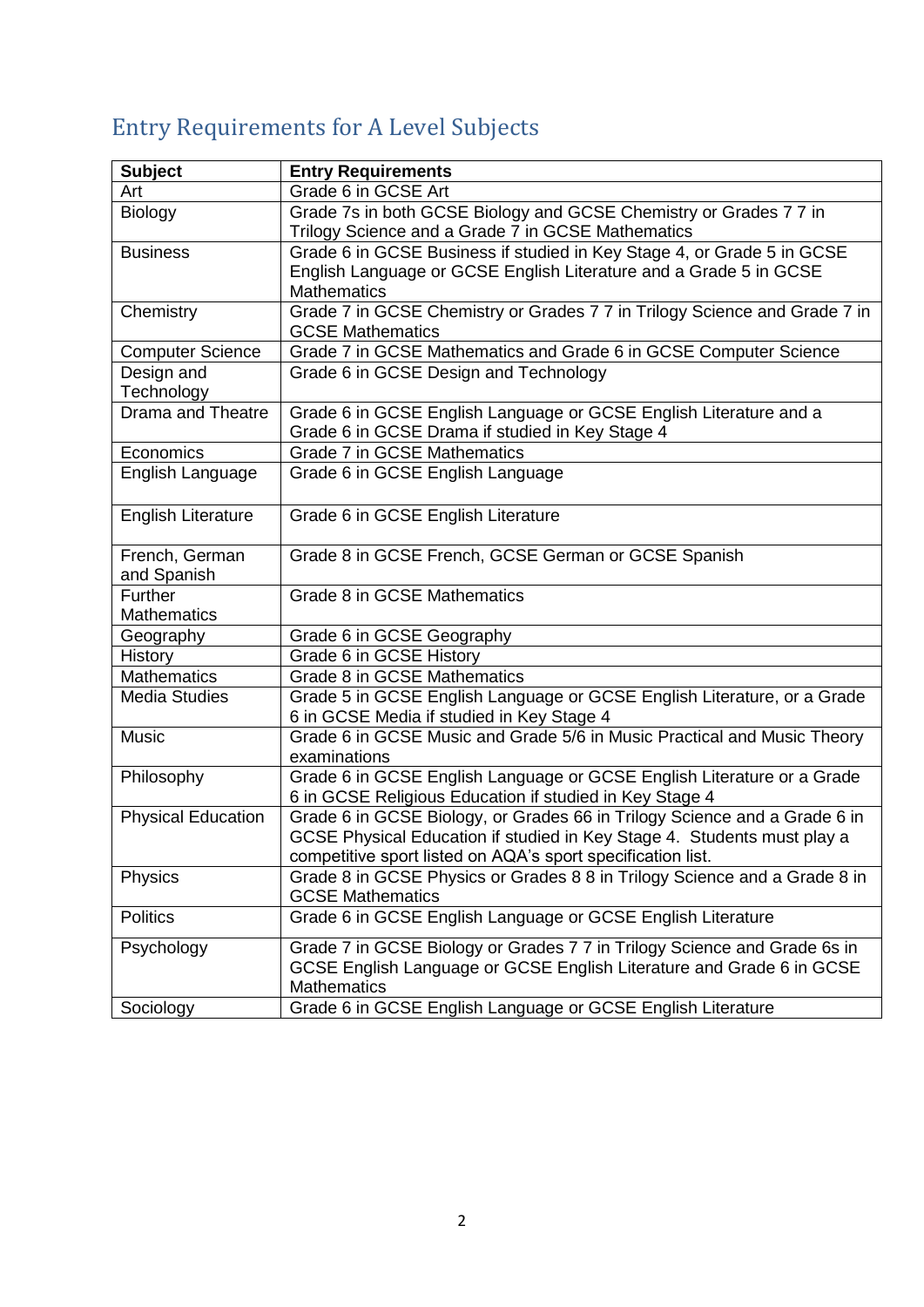## <span id="page-3-0"></span>Art

## **Requirements:**

For success in this subject it is expected that you attain a Grade 6 or above in GCSE Art.

## **Aims & Outcomes:**

This course will provide you with the opportunity to study and explore Fine Art at a deeper and more academic level. You will benefit from investigating a wide range of experiences, ideas and techniques, exploring a variety of processes in both 2D and 3D media. Integral to your study will be a deepening understanding of historical and contextual knowledge, developed through an open and enquiring mind. This course will encourage you to develop creative, intellectual, imaginative and intuitive skills; you will learn how to investigate, analyse, experiment and express aesthetic understanding and critical judgements as well as develop a broadening understanding of the function of Art, Craft and Design in contemporary society and in other times and cultures. You will develop your own strengths in the subject and identify and sustain your own lines of enquiry.

## **Examination & Assessment:**

## **Year 12**

Portfolio Unit: provides supporting evidence for Unit 1 (Personal Investigation) =  $60\%$ 

## **Year 13**

**Unit 1** (Personal Investigation) = 60% **Unit 2** (Externally Set Assignment) = 40%

**The examination unit consists of a 15 hour controlled test.**

## **Examination Board: Edexcel**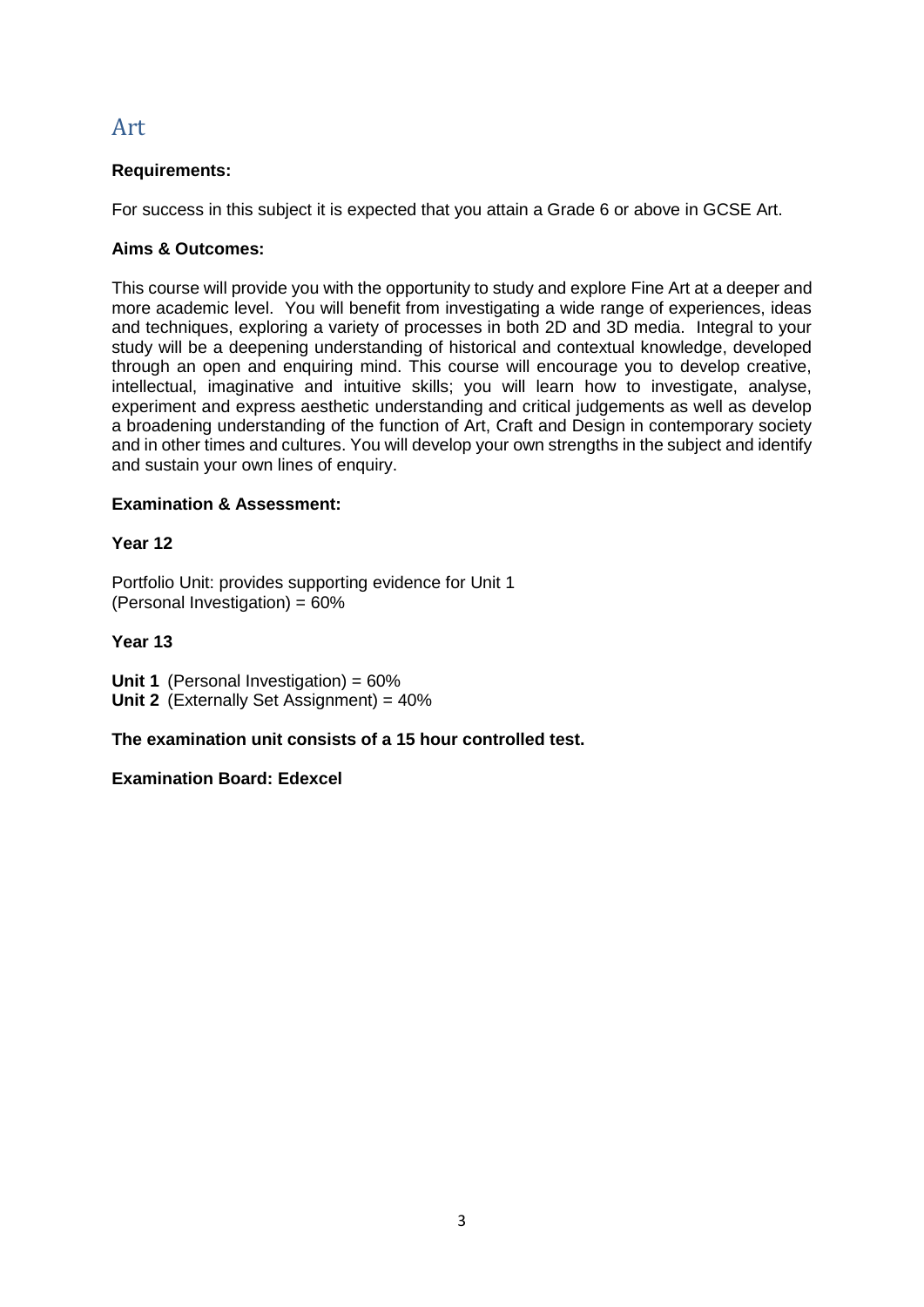## <span id="page-4-0"></span>Biology

### **Requirements:**

At least a Grade 7 in each of the Science GCSEs if taking Trilogy Science, or at least a Grade 7 in Biology GCSE and GCSE Chemistry. In addition, at least a Grade 7 in Mathematics is required.

#### **Aims & Outcomes:**

Issues that are biologically based continually crop up in everyday life. We study examples such as cystic fibrosis and place their contexts within the science of Biology. Our course is about turning A Level students into mature and effective biologists. We present the key concepts underpinning Biology today combined with a structured approach to learning the wider skills needed by the modern biologist. Students benefit from learning Biology in the context of real life situations which emphasizes the need for independent work and background reading.

Topics are based on a storyline or contemporary issue, such as risk and cardiovascular disease, with biological principles introduced when required to aid understanding of the context. In this way, information is presented in manageable chunks and grafted onto existing knowledge, leading to better understanding.

Employing a wide range of teaching and learning styles, activities introduce content, skills and experimental techniques. Biology students will undertake regular hands-on practical work, and as a minimum, must undertake 12 core practical activities. Students will develop their practical skills during the course and will need to demonstrate competence in various techniques in order to gain the Science Practical Endorsement.

This course is suitable preparation for study at university and can lead to a number of courses on offer such as Veterinary Science, Medicine, Environmental Science and Biochemistry to name but a few.

#### **Examination & Assessment:**

There are 3 written papers and no coursework. All papers may include: multiple-choice; short open; open-response; calculations and extended writing questions. All papers will also include questions that target mathematics at Level 2 as well as questions that target the conceptual and theoretical understanding of experimental methods.

## **Paper 1 (33.3% weighting)**

- Topic 1: Lifestyle, Health and Risk
- Topic 2: Genes and Health
- Topic 3: Voice of the Genome
- Topic 4: Biodiversity and Natural Resources
- Topic 5: On the Wild Side
- Topic 6: Immunity, Infection and Forensics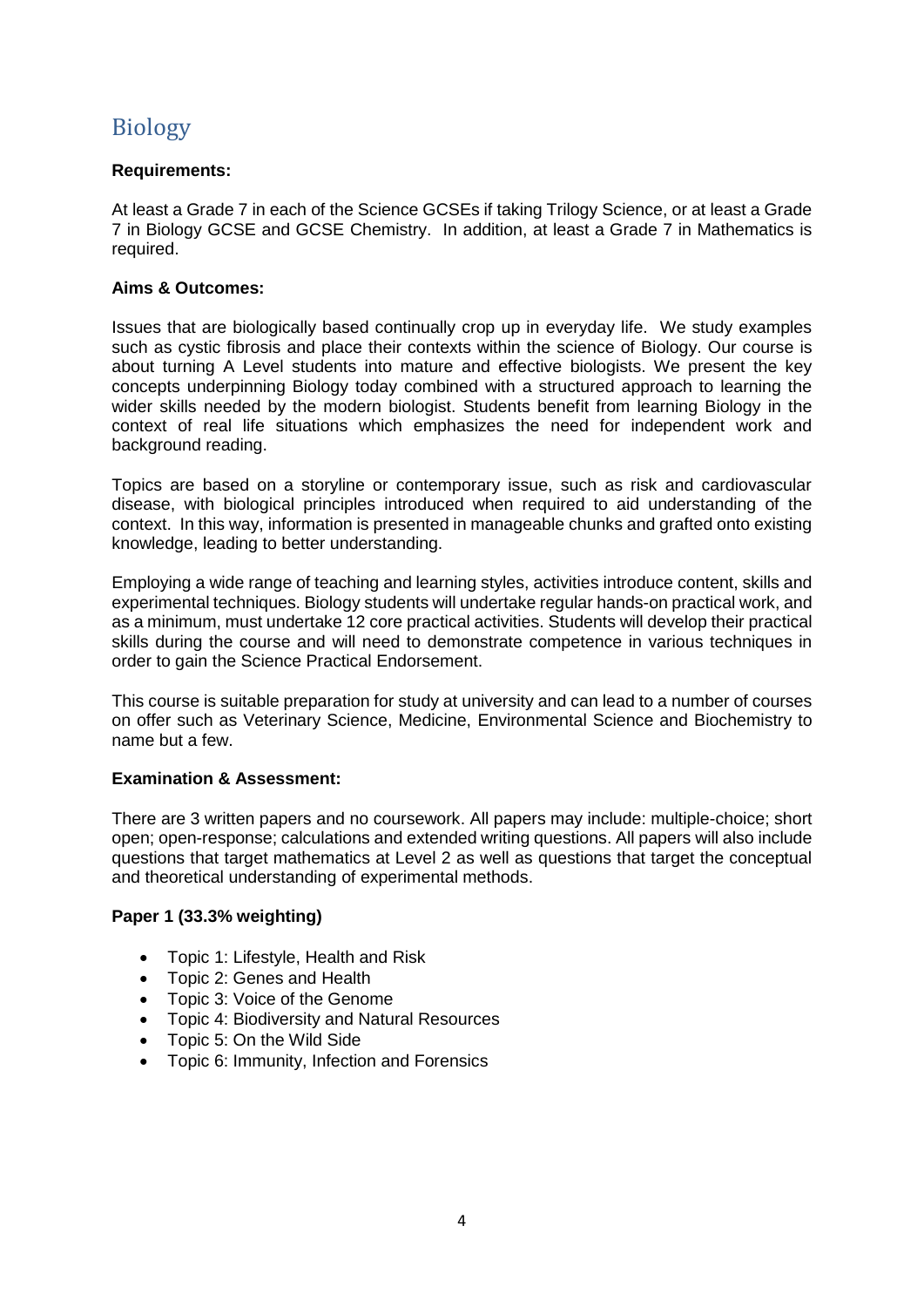## **Paper 2 (33.3% weighting)**

- $\bullet$  Topics 1-4
- Topic 7: Run for your Life
- Topic 8: Grey Matter

## **Paper 3 (33.3% weighting)**

- Topics 1-8
- Synoptic questions that may draw across different topics
- Question based on a pre-release scientific article

## **Examination Board: Edexcel (Salters Nuffield) Biology**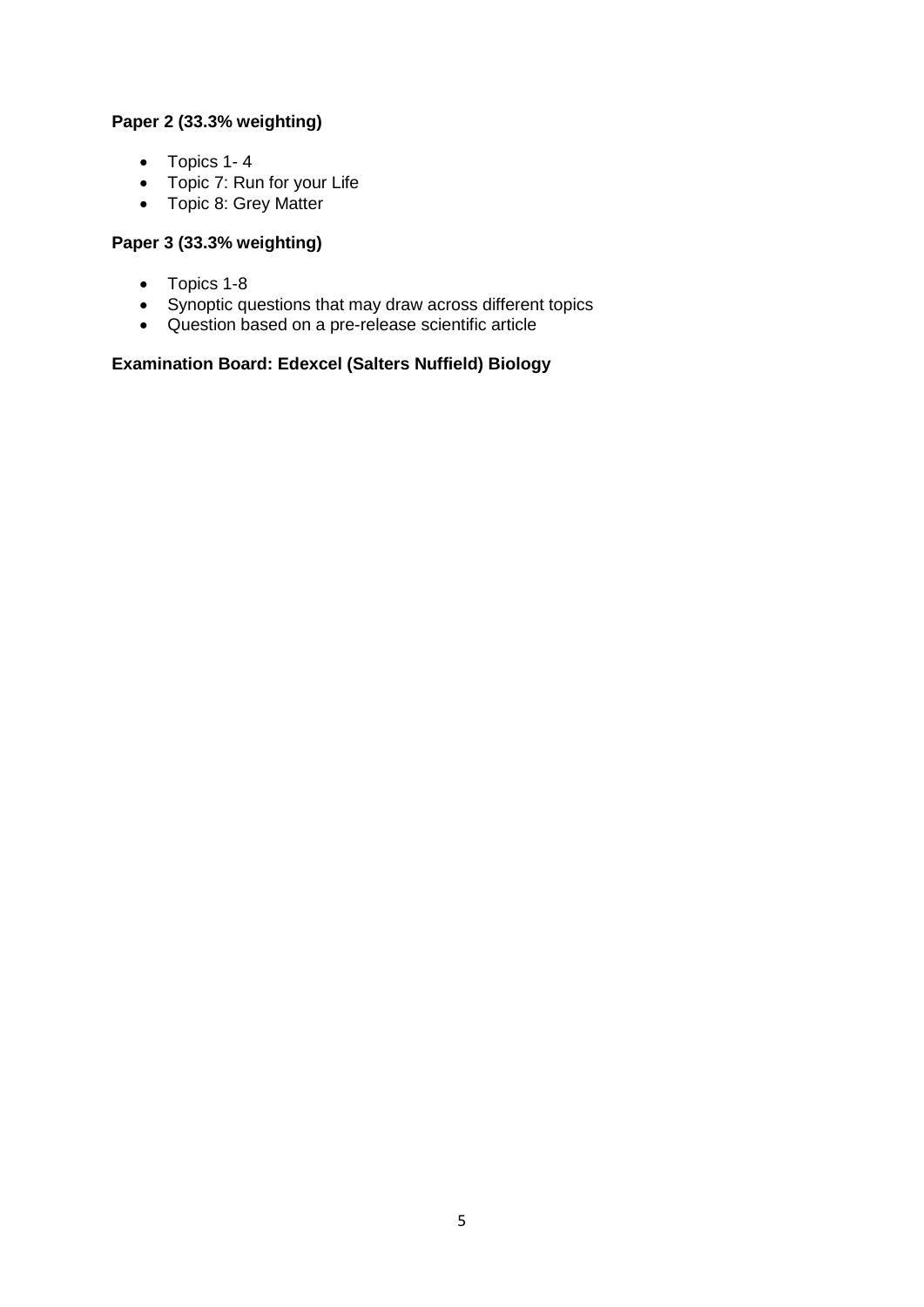## <span id="page-6-0"></span>Business

#### **Requirements:**

At Weald of Kent we recognise the need for students to learn skills that will prepare them for their chosen career. This course comprises both a theoretical and a practical understanding of business and the wider economic environment in which businesses operate. Therefore, the Business A Level develops a number of important skills that will help students progress in their careers. Such skills include; excellent communication skills, numeracy, in depth analysis of data as well as the ability to analyse and evaluate the outcomes of a variety of business and economic situations. An interest in current affairs related to the economy and the business environment will be beneficial, but it is not necessary to have studied Business Studies or Economics at GCSE level**.** Students wishing to study Business must have achieved a Grade 5 in GCSE English Language or GCSE English Literature and a Grade 5 in GCSE Mathematics, or a Grade 6 in GCSE Business Studies if studied in Key Stage 4.

#### **Aims & Outcomes:**

Business gives students problem-solving tools to tackle traditional problems which arise within a dynamic business environment. You will learn about the diverse nature of business enterprise and the interdependence of the various parts of the business world. You will explore business success and business failure, investigate local, national and global business markets. Students will also understand how businesses need to adapt and respond strategically to the changing environment in which they operate to survive and grow.

#### **Subject Content:**

The course is structured into four themes:

#### **Theme 1: Marketing and People**.

Included in Theme 1 are topics such as: "The Market"; "Meeting Customer Needs"; "The Marketing Mix and Marketing Strategy"; "Entrepreneurs and Leaders" and "Managing People".

#### **Theme 2: Managing Business Activities**.

Included in Theme 2 are topics such as: "Raising Finance"; "Financial Planning"; "Managing Finance"; "Resource Management" and "The External Business Environment".

#### **Theme 3: Business Decisions and Strategy.**

Included in Theme 3 are topics such as: "Business Growth"; "Business Objectives and Strategy"; "Decision-Making Techniques"; "Influences on Business Decisions"; "Assessing Competitiveness" and "Managing Change".

#### **Theme 4: Global Business.**

Included in Theme 4 are such topics as: "Globalisation"; "Global Markets and Business Expansion"; "Global Marketing" and "Multi-National Corporations".

#### **Assessment:**

Students will be assessed by three externally examined papers in May/June of Year 13.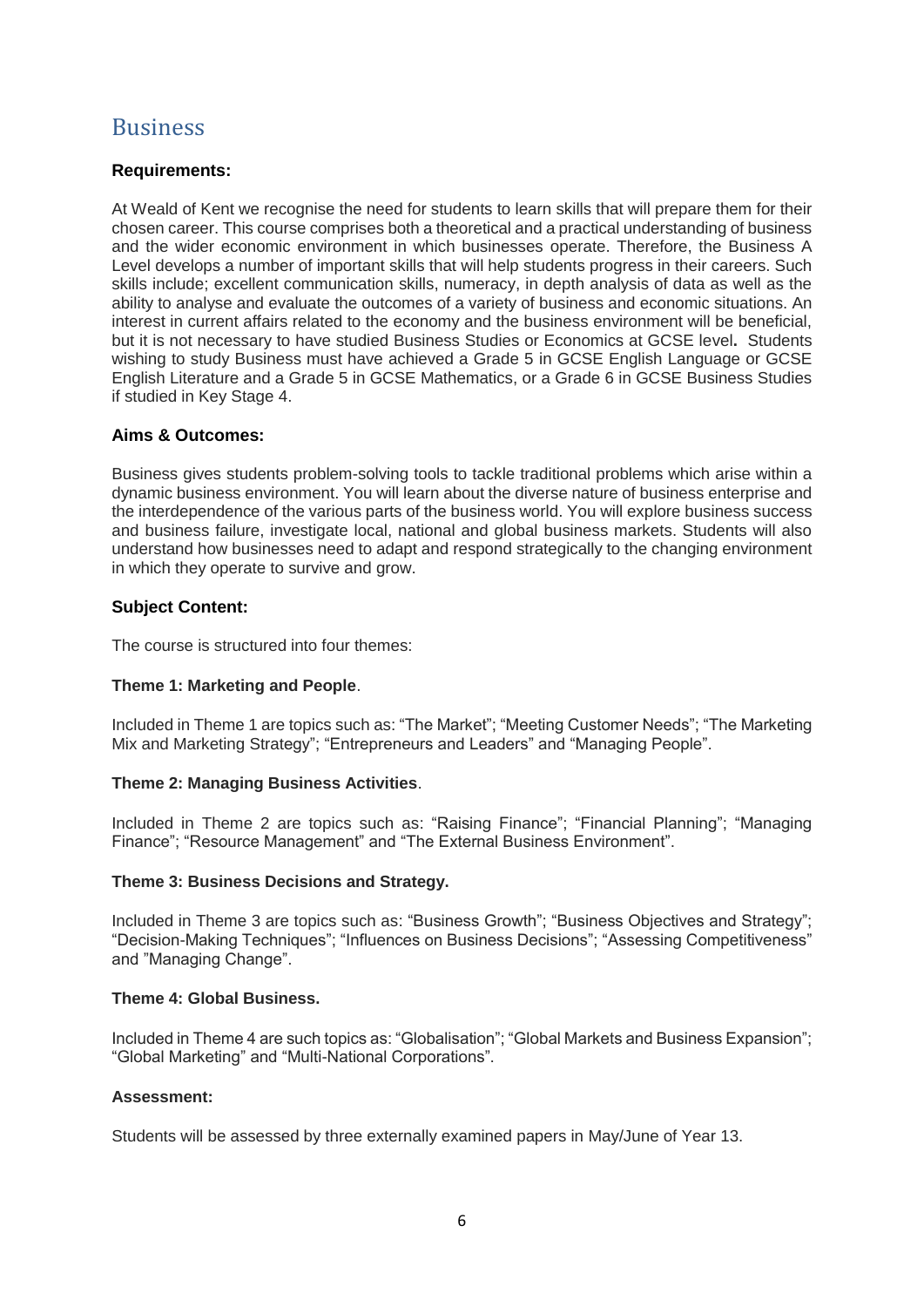**Paper 1:** Paper 1 questions will be drawn from Themes 1 and 4. This is a 2 hour exam which comprises data response and essay questions (35% of total qualification).

**Paper 2:** Paper 2 questions will be drawn from Themes 2 and 3. This is a 2 hour exam which comprises data response and essay questions (35% of total qualification).

**Paper 3:** Paper 3 questions will be drawn from Themes 1, 2, 3 and 4. This is a 2 hour exam which will be based on a pre-released research task (30% of total qualification).

#### **Examination Board**: **Edexcel**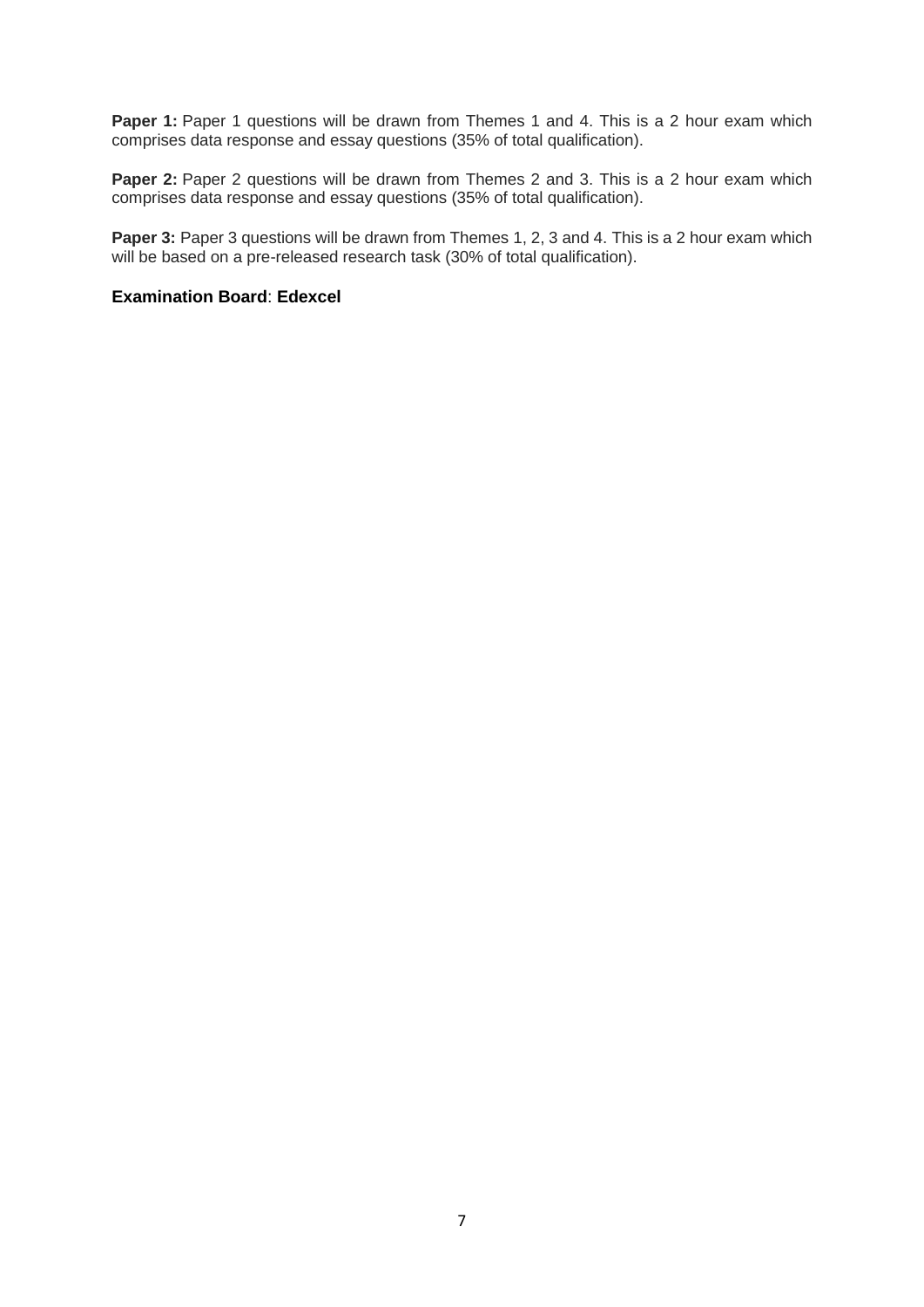# <span id="page-8-0"></span>**Chemistry**

### **Requirements:**

At least a Grade 7 in each of the Science GCSEs if taking Trilogy Science or at least a Grade 7 in Chemistry GCSE. In addition, at least a Grade 7 in Mathematics is required.

It is highly recommended that students who wish to take Chemistry at A Level are also taking Mathematics at A Level. For those not taking Mathematics, whose mathematical skills require improvement, attendance at additional *Mathematics for Scientists* sessions will be compulsory.

#### **Course Content**

This course offers a flexible approach where the specification is divided into modules each covering key areas. Teaching of practical skills is integrated with the theoretical topics and both are examined through written papers. There is no coursework.

- Module 1 Development of practical skills
- Module 2 Foundations of chemistry e.g. atoms, amount, redox and structure & bonding
- Module 3 Periodic Table and energy
- Module 4 Core organic chemistry e.g. hydrocarbons, isomerism and infra-red spectroscopy
- Module 5 Physical chemistry and transition elements
- Module 6 Organic chemistry and analysis, e.g. carbonyls and nuclear magnetic resonance

## **Examination**

Papers will incorporate multiple-choice questions, short answer question styles (structured questions, problem-solving, calculations, practical) and extended response questions.

Paper 1 *Periodic table, elements and physical chemistry* (37%)

(assesses modules 1, 2, 3 and 5)

Paper 2 *Synthesis and analytical techniques* (37%)

(assesses modules 1, 2, 4 and 6)

Paper 3 *Unified chemistry* (26%)

(assesses all modules)

 Practical endorsement – students achieve a pass or fail. This is independent of their final grade but is recorded on their exam certificate. To achieve a pass, students have to carry out successfully 12 specified practical experiments including a formal writeup.

#### **Examination Board: OCR Specification A (H432) A Level**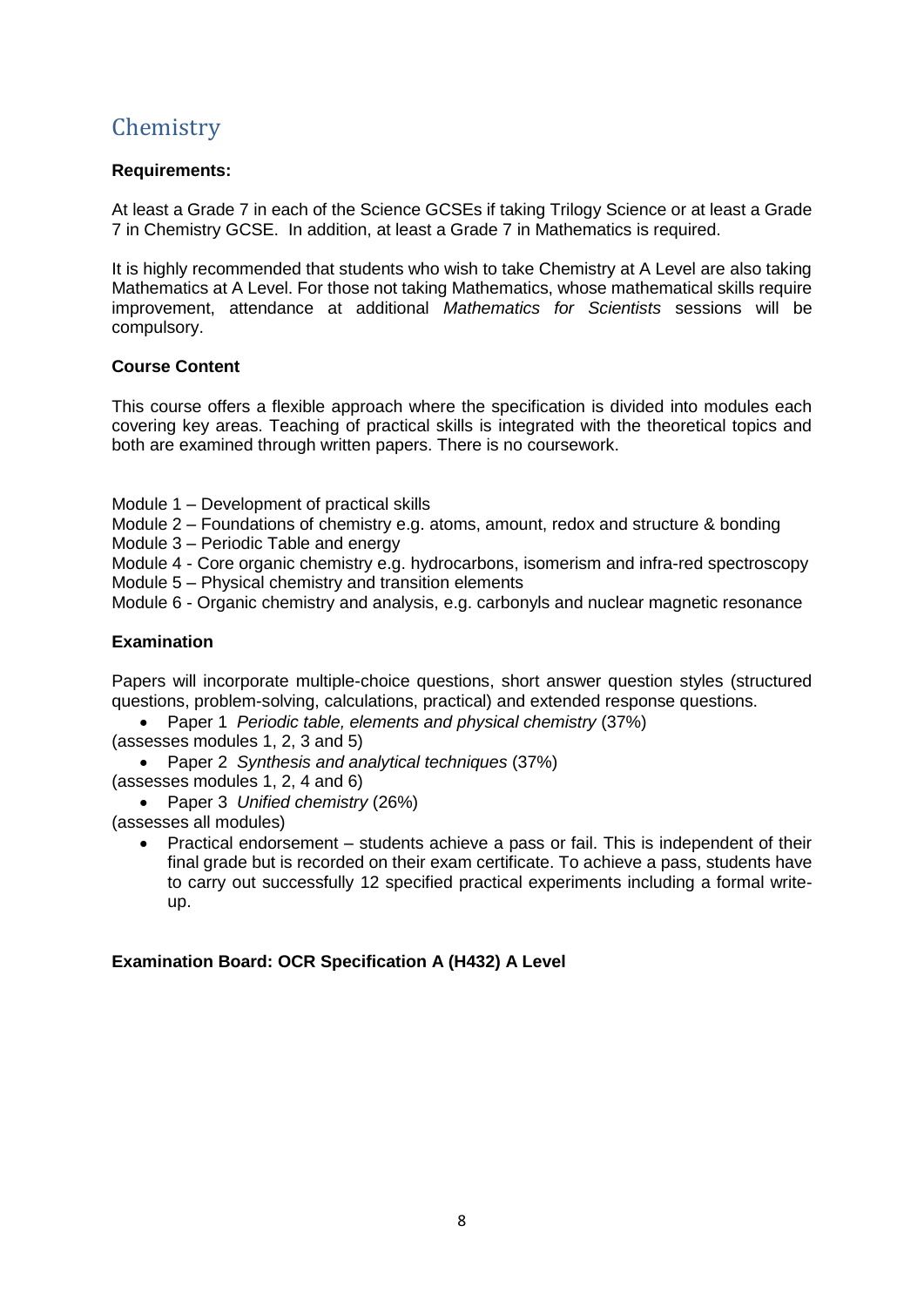# <span id="page-9-0"></span>Computer Science

#### **Requirements:**

You require a GCSE Grade 6 in Computer Science and a GCSE Grade 7 in Mathematics.

## **Aims and Outcomes:**

A Computer Science A Level prepares students for the jobs and careers of the future and for jobs that do not even exist yet. New technologies are being invented and developed all the time and the workplace in ten years is likely to be very different to today. The course gives students the computer science knowledge and computational skills that will allow them to solve problems that we do not even know are problems yet. A Computer Science A Level is valued by universities and employers and gives students an appropriate foundation for further study in many areas. Technology is being used to solve problems across various industries such as health care, engineering, transportation and banking, but finding solutions to these problems requires people with computer science expertise as well as knowledge of the given industry. Technology and Artificial Intelligence is changing everything and an A Level in Computer Science will prepare students and give them the knowledge that is required to be successful in their future careers.

## **Assessments**

The A Level Computer Science specification covers 2 written papers and 1 Non-examination Assessment (coursework).

## **Paper 1**

This paper tests a student's ability to answer questions on Computer systems.

#### *Written examination:* 2 hours 30 minutes (40% of A-level)

**Content of examination:** Written examination, compulsory short-answer and extendedanswer questions.

#### **Paper 2**

This paper tests a student's ability to answer questions on Algorithms and programming.

#### *Written examination:* 2 hours 30 minutes (40% of A-level)

**Content of examination:** Written examination, compulsory short-answer and extendedanswer questions.

#### **Non-examination Assessment**

The non-examination assessment (NEA) is worth 20% of the overall grade. The NEA assesses a student's ability to use the knowledge and skills gained through the course to solve or investigate a practical problem. Each learner is able to tailor the project to fit their individual needs, choices and aspirations. Students will be expected to follow a systematic approach to problem-solving.

#### **Examination Board: OCR**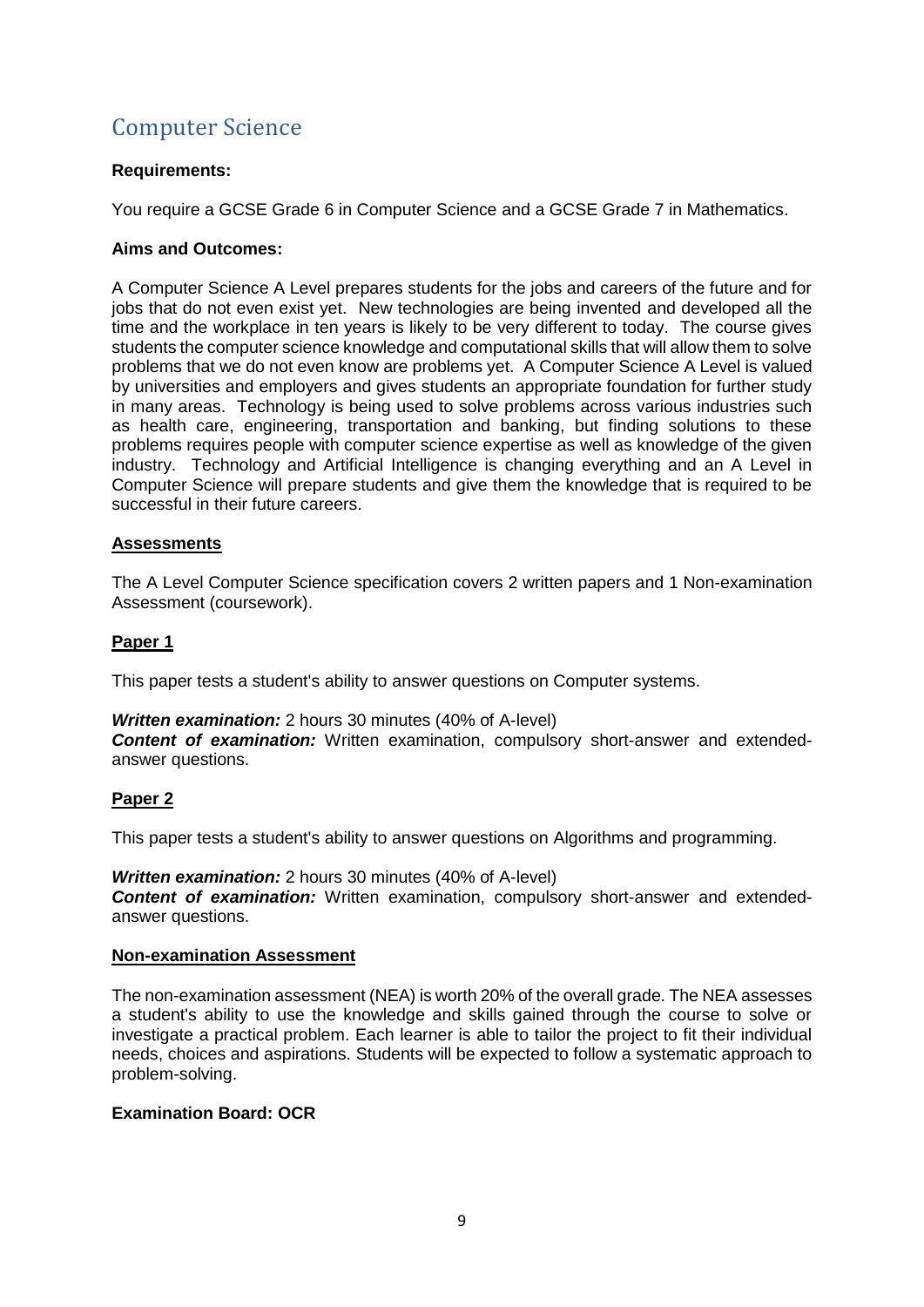# <span id="page-10-0"></span>Design and Technology: Product Design (3D Design)

#### **Requirements:**

This course is suitable for students who have an interest in design and innovation, have studied a GCSE in Design Technology (Product Design; Resistant Materials or Graphic Products) and achieved a Grade 6 or above. It is a balance of academic and practical tasks and is a good subject to combine with Mathematics and Physics. You should have a working knowledge of materials along with some knowledge of designers and Design Movements. It is expected that you take an interest in this subject outside of school by visiting galleries, exhibitions and talks to help broaden your knowledge and understanding.

## **Aims & Outcomes:**

The course helps you to take a broad view of design and technology, develop your capacity to design and make products and appreciate the complex relations between design, materials, manufacture and marketing. It is essential and expected that you will spend some of your private study time working independently (under supervision) in the workshop and studio. You will develop an understanding of the physical and mechanical properties of a broad range of materials and components. You should understand why these are used in specific applications with particular emphasis on the life-cycle of products including manufacture, use and disposal. You should have a good understanding of the methods by which materials and components can be manipulated to manufacture products.

The course has 50% coursework in order to recognise the importance of project based work within this subject. The course accommodates coursework that focuses on Resistant Materials, Product Design or a combination of two elements, but the final outcome(s) must be 3D.

#### **Assessment:**

Paper 1: A 3 hour examination (50%) with sections on:

- Core technical principles
- Design making principles.

The examination will assess the ability to analyse and evaluate wider issues in design and technology. This paper will test mathematical and scientific knowledge which will account for 15% of the marks.

Practical Application: 45 hours (50%) Substantial design and make task

## **Examination Board: EDUQUAS**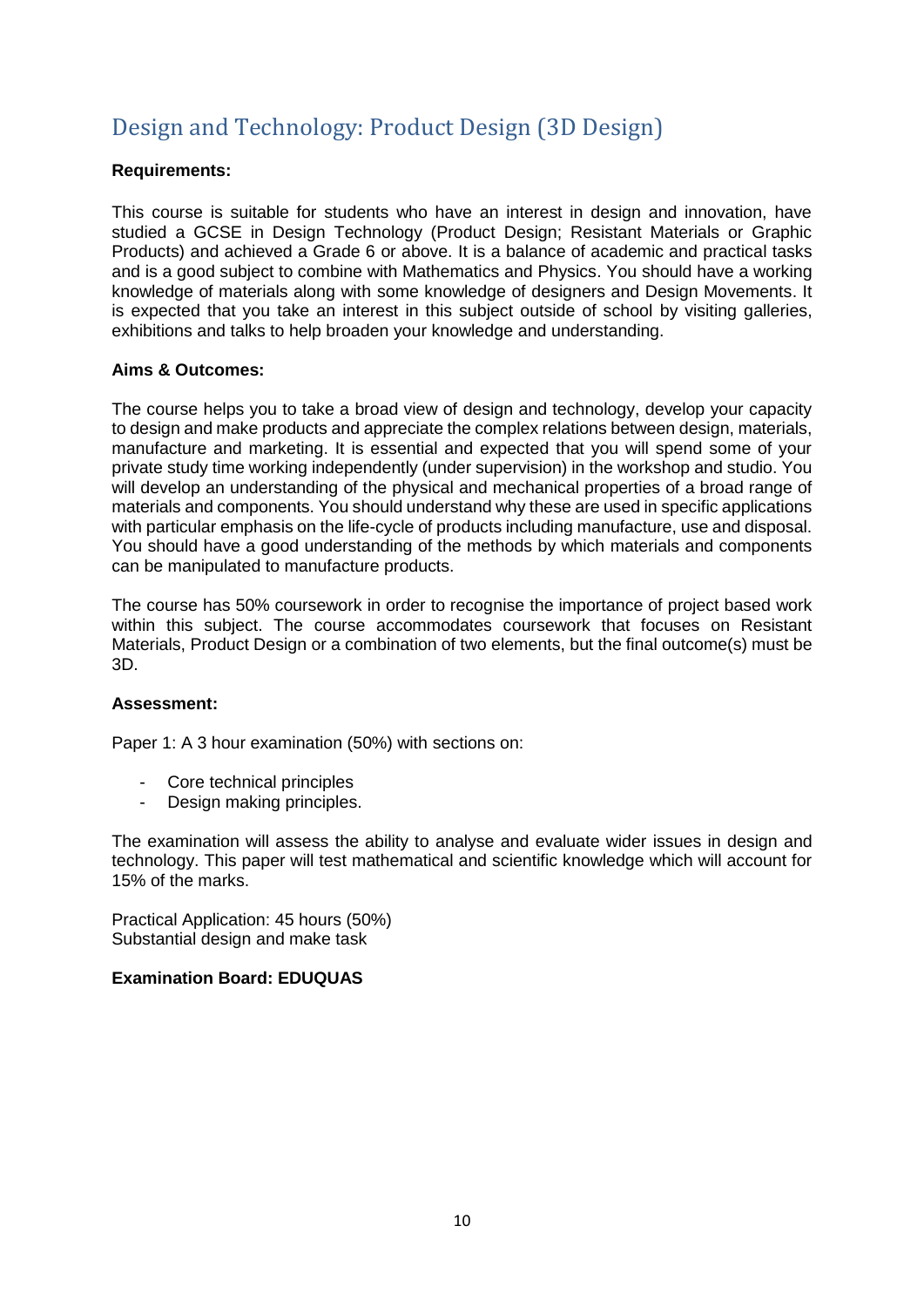## <span id="page-11-0"></span>Drama & Theatre

## **Requirements:**

If you enjoy reading and watching plays and discussing ways they could be performed, you will love Drama and Theatre at A Level. You should be willing to explore and experiment as an actor, trying out different styles and techniques. You will perform both scripted work and improvisation and work in a range of different groups. You will need to be committed, reliable and a good team player, who will work with a group to stage successful performances. We organise workshops in which you will be required to participate. We visit London or local theatres regularly and expect you to accompany us. We expect at least a Grade 6 in Drama if studied in Key Stage 4 and a Grade 6 in GCSE English Language or GCSE English Literature. Equally important is a genuine enthusiasm for our subject and an eagerness to participate in our very active lessons.

## **Aims & Outcomes:**

You will gain an appreciation of the skills of acting and performance. You will grow to appreciate and understand how a script can be interpreted in a variety of ways. Students benefit by becoming confident in public speaking, time management and essay writing. An A Level in Drama and Theatre will open doors at all British universities and a degree provides excellent training for careers in the theatre, arts, law, media, publishing, marketing, education and all industries with a focus on interpersonal skills.

**Component 1** (40%) **Drama and Theatre** (3 hour written examination)

**Section A** – One question on a set text, answered from a practical perspective **Section B** – One question on an extract from a second set text **Section C** – One question on a single live production

## **Component 2** (30%) **Creating Original Drama**

An original devised performance influenced by the work of a prescribed practitioner, with a supporting working notebook. Students work in groups, using recognised techniques to create original work.

#### **Component 3** (30%) **Making Theatre**

Practical study of three extracts from contrasting plays, plus a reflective report. Presentation of the final extract from a play to a visiting examiner. Assessment of the reflective report also includes preparatory and development work on all three texts.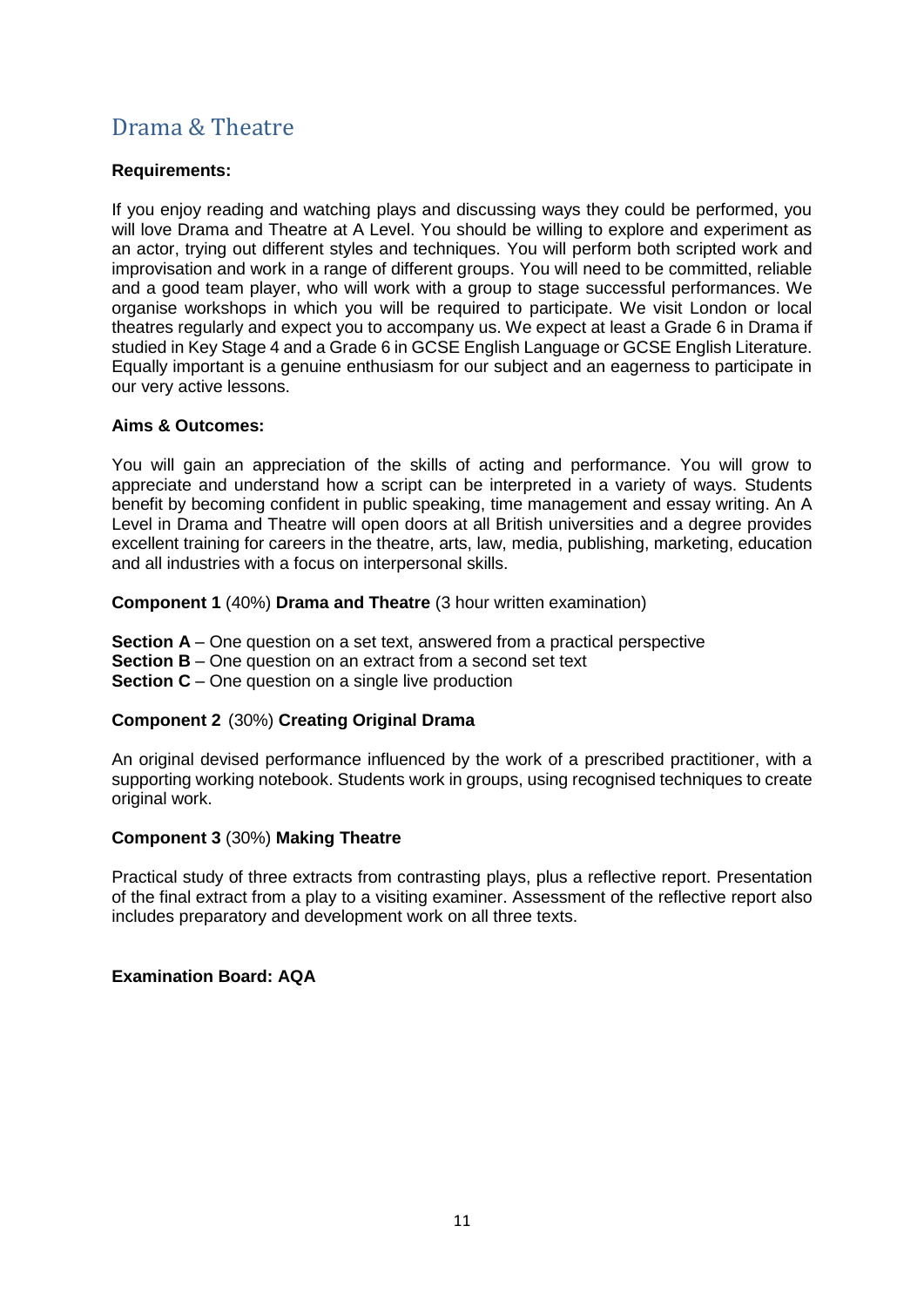# <span id="page-12-0"></span>**Economics**

#### **Requirements:**

Economics A Level is the right subject for you if you enjoy debating economics issues such as:

- Inequality, immigration and how we should pay for our healthcare
- Using and interpreting data to analyse economic problems
- Discussing alternative courses of action
- Keeping up-to-date with national and international trends

In order to study Economics at A Level you need a Grade 7 in GCSE Mathematics.

#### **Aims & Outcomes:**

Economics is about choice and the impact of our choices on each other. It relates to every aspect of our lives, from the decisions we make as individuals or families, to the structures created by governments and firms. An economic way of thinking can help you make better choices.

#### **Subject Content:**

In Theme 1 and Theme 2 you will be introduced to the nature of economics, how markets work and why they fail. You will also consider the role of government and the UK economy.

In Theme 3 and Theme 4 you will explore how businesses grow and compete, the labour market and how the government intervenes to make markets work better. You will also explore international trade, inequality within and between countries, emerging and developing economies, and the public finances. You will also have an opportunity to consider the role and impact of the financial sector.

#### **Examination & Assessment:**

#### **Paper 1**

Short answer, data response and essay questions on markets and business behaviour – this is the content you study in Themes 1 and 3.

#### **Paper 2**

Short answer, data response and essay questions on the national and global economy – this is the content you study in Themes 2 and 4.

#### **Paper 3**

The questions in the examination – data response and essay questions – cover concepts and theory from the whole of the course.

#### **Examination Board: Edexcel**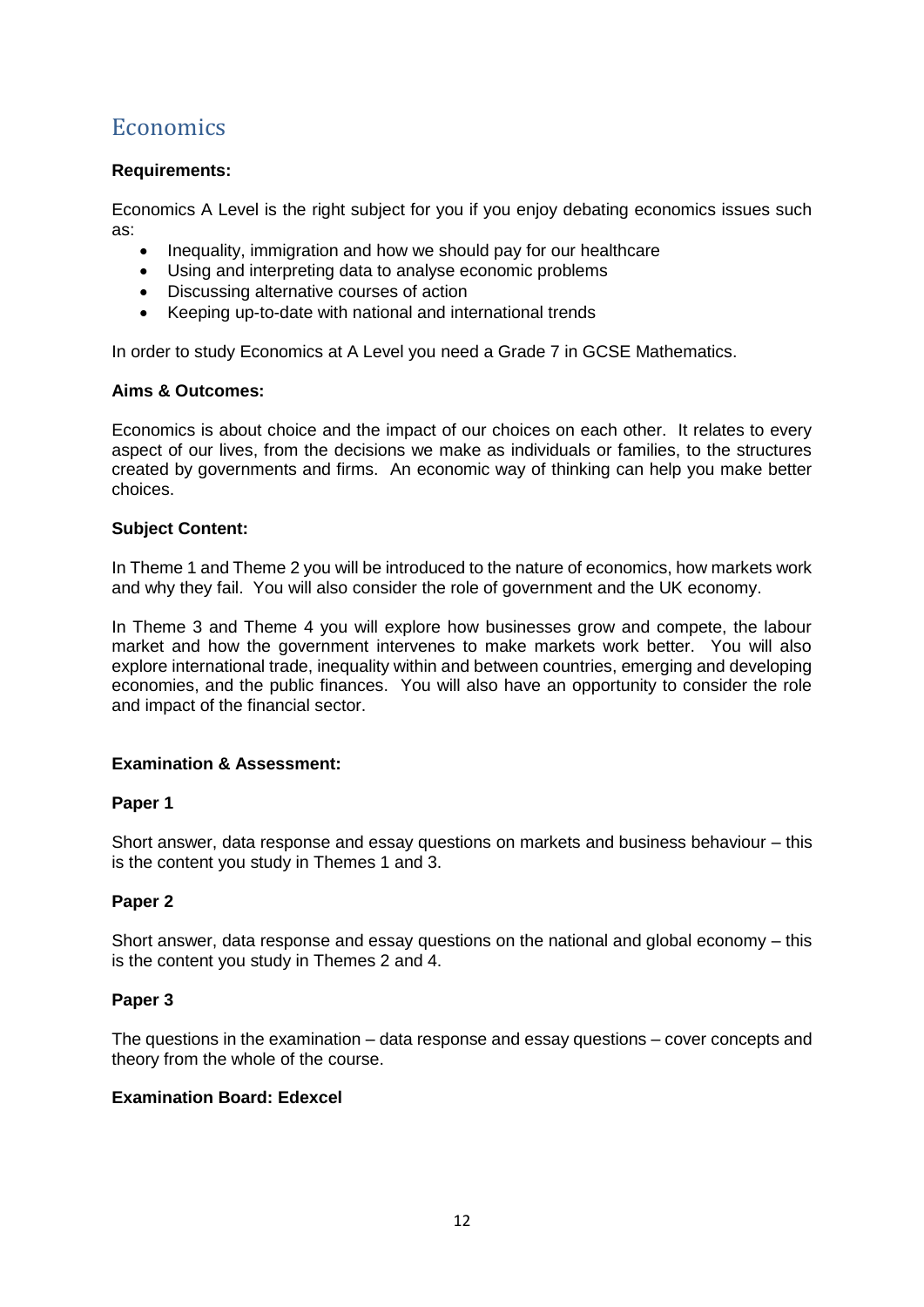# <span id="page-13-0"></span>English Language

## **Requirements:**

If you enjoy exploring how language varies according to its audience, purpose and type then you will love English Language at A Level. You will discover how children learn to speak, read and write and how language varies and changes. You should be able to write in a clear, controlled way, utilising linguistic frameworks and applying appropriate terminology. We expect you to have at least a Grade 6 in English Language at GCSE, but an equally important qualification is a genuine enthusiasm for our subject and an eagerness to participate in class discussions.

## **Aims & Outcomes:**

You will gain an appreciation of the written word, and a wide variety of spoken and electronic media to sustain you throughout life. An understanding of linguistic subtleties and skills in rewriting will equip you for a career in journalism, education, law or industry. You will also gain an A Level in a subject respected by universities which qualifies you for many degree choices.

## **Subject Content:**

You will learn how to analyse in context several types of writing, including newspapers, magazines, scripts and children's stories as well as spontaneous and scripted spoken transcripts. You will also be taught how to create original texts and to challenge specific social representations. For coursework, you will do two tasks: undertake a language investigation, developing your independent research skills, and create a piece of original writing with a commentary.

#### **Examination & Assessment:**

A Level English Language is a linear course which consists of two examination papers and two pieces of coursework.

#### **Paper 1: Language, the Individual and Society**

2 hours and 30 minutes (40%)

## **Paper 2: Language Diversity and Change**

2 hours and 30 minutes (40%)

## **Non-examination Assessment (Coursework): Language in Action**

Language Investigation (2,000 words) Original Writing and Commentary (1,500 words) (20%)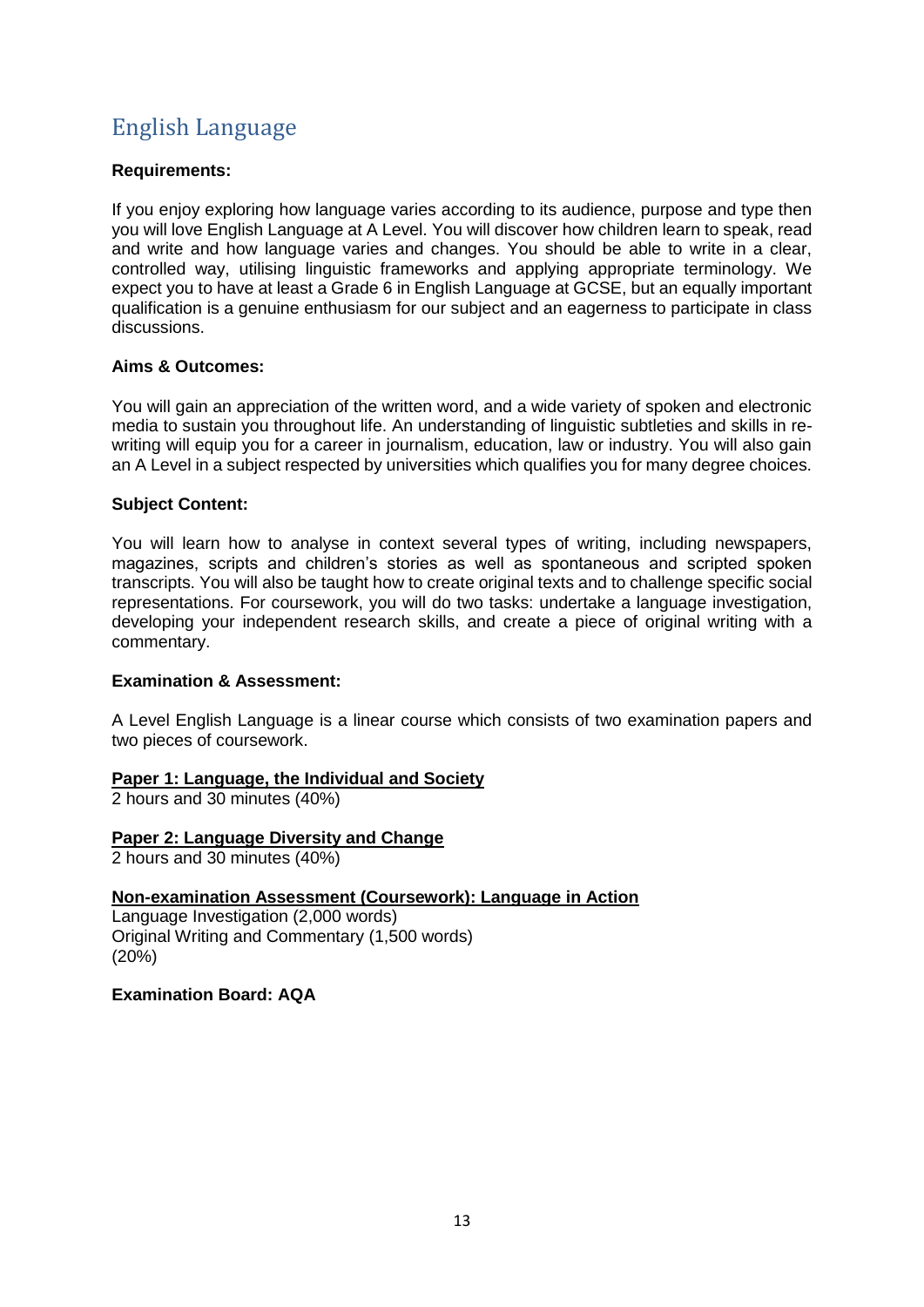# <span id="page-14-0"></span>English Literature

### **Requirements**:

If you enjoy reading, watching plays and discussing the ways in which writers use language, you will love English Literature at A Level. You should be able to write in a clear, controlled way but your teachers will always be on hand to advise and help you with the secrets of writing a Grade A\* essay. If you are willing to listen, learn and contribute to our seminar style learning then this is the course for you. We expect you to have at least a Grade 6 in English Literature at GCSE but an equally important qualification is a genuine enthusiasm for our subject, and an eagerness to participate whilst listening to others.

#### **Aims & Outcomes:**

You will gain an appreciation of the written word that will sustain you throughout life; an understanding of a range of plays, poetry and novels and an A Level grade in a highly respected subject. An A Level in English Literature will open doors at all universities and a degree in English Literature provides excellent training for careers in the arts, law, education and the media.

#### **Subject Content:**

The course is linear and you will study novels, drama and poetry across the ages.

## **Examination & Assessment**:

#### **Drama 30%**

You will study one Shakespeare and one other play in conjunction with a critical anthology on either Comedy or Tragedy. The examination is two hours and fifteen minutes and open book.

#### **Prose 20%**

Two prose texts, at least one pre-1900. The examination is one hour and fifteen minutes and is open book.

#### **Poetry 30%**

You will respond to unseen modern poetry as well studying a range of poetry from a selected literary period or poet. The examination is two hours and fifteen minutes and open book.

#### **Non-examination Assessment (Coursework) 20%**

Comparative critical essay of 2,500 – 3,000 words on two literary texts.

#### **Examination Board: Edexcel**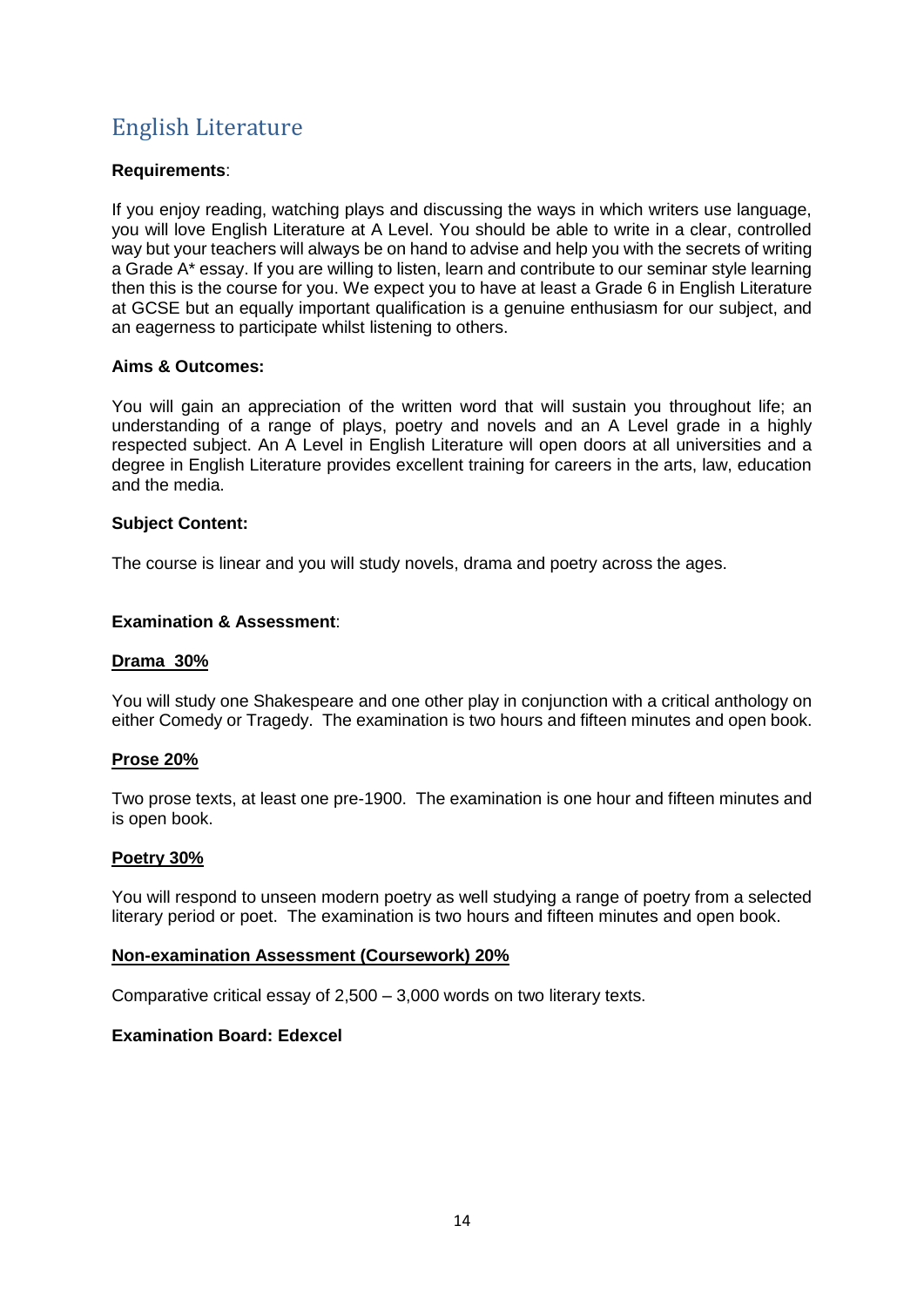# <span id="page-15-0"></span>Further Mathematics

#### **Requirements:**

A Grade 8 or 9 at GCSE Mathematics is required to study Further Mathematics A Level. Like the A level Mathematics course the course is very demanding and requires excellent algebra and problem-solving skills. It requires a full knowledge and understanding of all the GCSE content for Mathematics and also knowledge and understanding of the A level Mathematics content.

## **Aims and Outcomes**

The aim of the course is that the students will be able to develop further the knowledge, skills and mathematical reasoning developed through the A level Mathematics course. Students will have a wider knowledge base and experience different areas of mathematics that are not covered in the Mathematics A level course.

## **Why study Further Mathematics in addition to Mathematics?**

Further Mathematics A level is an excellent foundation for engineering, design, technological and some scientific courses. Students wishing to study mathematical related subjects at University are often required to have studied Further Mathematics A level in addition to Mathematics A level. It is best to check out the requirements at specific Universities to see if the course you want to study needs Further Mathematics, in addition to Mathematics.

| <b>A level Further Mathematics</b>                                                                                                    |                                                                                                                                                                                                                                                                                              |  |
|---------------------------------------------------------------------------------------------------------------------------------------|----------------------------------------------------------------------------------------------------------------------------------------------------------------------------------------------------------------------------------------------------------------------------------------------|--|
| Paper 1:<br><b>Further Pure Mathematics 1 Written</b><br>examination: 1 hour and 30 minutes<br>25% of the qualification<br>75 marks   | Topics such as:<br>Proof, Complex numbers, Matrices, Further<br>algebra and functions, Further calculus, Further<br>vectors.                                                                                                                                                                 |  |
| Paper 2:<br><b>Further Pure Mathematics 2</b><br>Written examination: 1 hour and 30 minutes<br>25% of the qualification<br>75 marks   | Topics such as:<br>Complex numbers, Further algebra and functions,<br>Further calculus, Polar coordinates, Hyperbolic<br>functions, Differential equations                                                                                                                                   |  |
| Paper 3:<br><b>Further Mathematics Option 1</b><br>Written examination: 1 hour and 30 minutes<br>25% of the qualification<br>75 marks | <b>Content overview</b><br>Students will take one of the following four options<br>3A: Further Pure Mathematics 3<br>3B: Further Statistics 1<br>3C: Further Mechanics 1<br>3D: Decision Mathematics 1                                                                                       |  |
| Paper 4<br><b>Further Mathematics Option 2</b><br>Written examination: 1 hour and 30 minutes<br>25% of the qualification<br>75 marks  | <b>Content overview</b><br>Students take one of the following seven options:<br>4A: Further Pure Mathematics 4<br>4B: Further Statistics 1, 4C: Further Statistics 2<br>4D: Further Mechanics 1, 4E: Further Mechanics 2<br>4F: Decision Mathematics 1, 4G: Decision<br><b>Mathematics 2</b> |  |

## **Examination Board: Edexcel**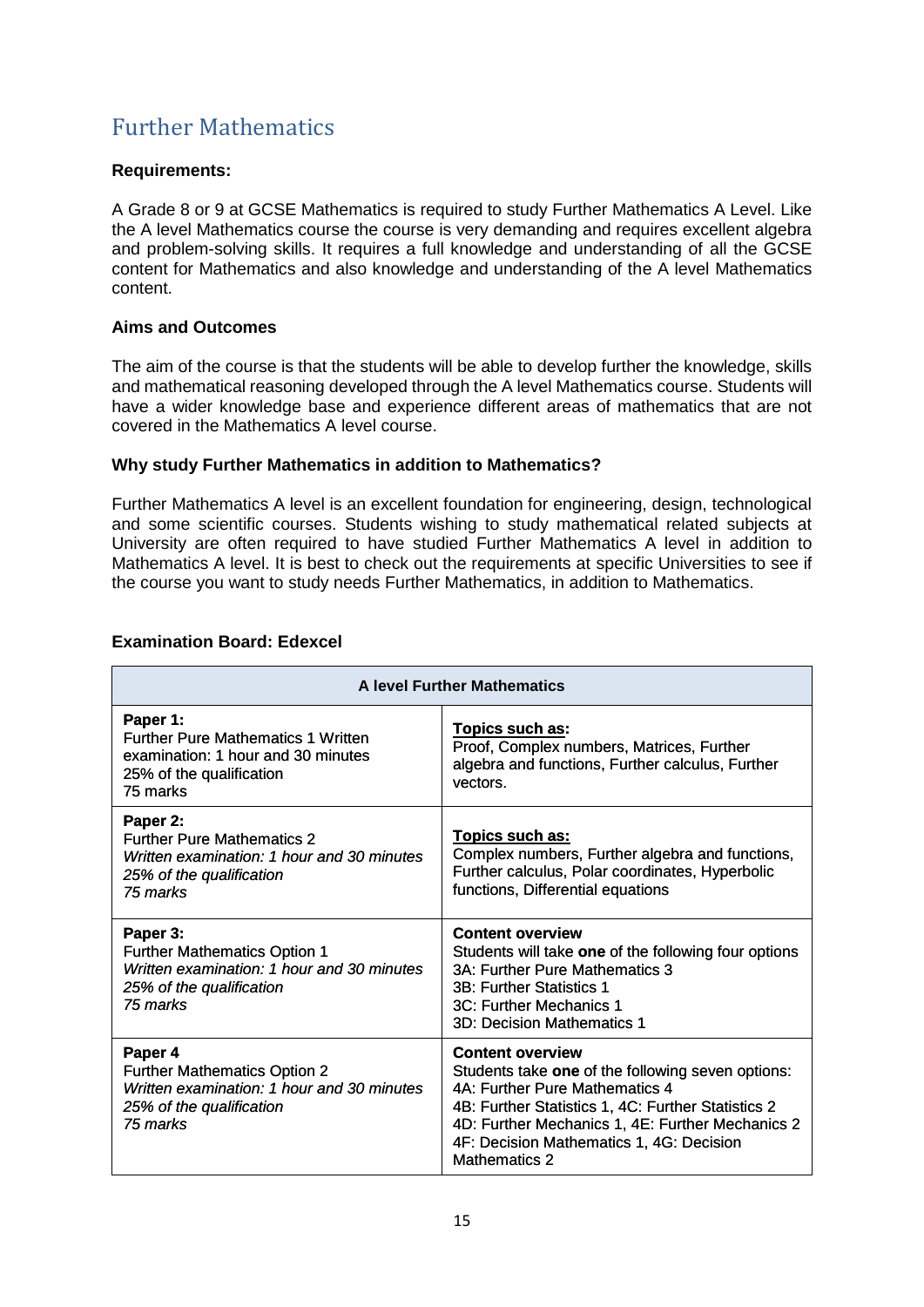# <span id="page-16-0"></span>Geography

## Requirements:

You will need a minimum of a Grade 6 in GCSE Geography and an enthusiasm for the subject.

## Aims and outcomes:

Geography A Level is a current, topical and wide ranging subject that prepares you well to analyse and interpret the world around you. We explore the essential physical processes that are vital to the natural world and study how these can pose threats and opportunities for people. Furthermore, we study how globalisation continues to change our world beyond recognition and consider the effect it has on different places across the world. Geography is well regarded by universities and employers – in a poll conducted by the Higher Education Career Services Unit, graduates with a Geography degree had the lowest level of unemployment sixth months after completing their degree. This is reflective of the skills that Geographers develop throughout their course of study.

## Course content:

#### **Exam Board: Edexcel**

Paper 1 and 2 count for 60% of the final mark awarded, with an additional 20% coming from an 'unseen' Paper 3. The NEA accounts for the final 20% of the marks. We accompany students to 2 fieldtrip locations in the summer term of Year 12 to train them in fieldwork skills and then support their planning for their own NEA which is submitted in the Spring term of Year 13.

At Weald, we are highly successful in blending content and examination technique in lessons with regular practice and feedback and offer you a supportive environment to flourish. Our main focus is to develop independent thought and working practices, skills that have proved so crucial for those for A\* grades.

The modules we study for Paper 1 (Physical) and Paper 2 (Human) are listed below:

## **Paper 1**

#### Tectonic Hazards

Tectonic hazards – earthquakes, volcanic eruptions and secondary hazards such as tsunamis – represent a significant risk in some parts of the world. This is especially the case where active tectonic plate boundaries interact with areas of high population density and low levels of development. Resilience in these places can be low, and the interaction of physical systems with vulnerable populations can result in major disasters.

#### Coastal Landscapes

Coastal landscapes develop due to the interaction of winds, waves and currents, as well as through the contribution of both terrestrial and offshore sources of sediment. These flows of energy and variations in sediment budgets interact with the prevailing geological and lithological characteristics of the coast to operate as coastal systems and produce distinctive coastal landscapes. These landscapes are increasingly threatened from physical processes and human activities, and there is a need for holistic and sustainable management of these areas in all the world's coasts.

Water Cycle and Water Insecurity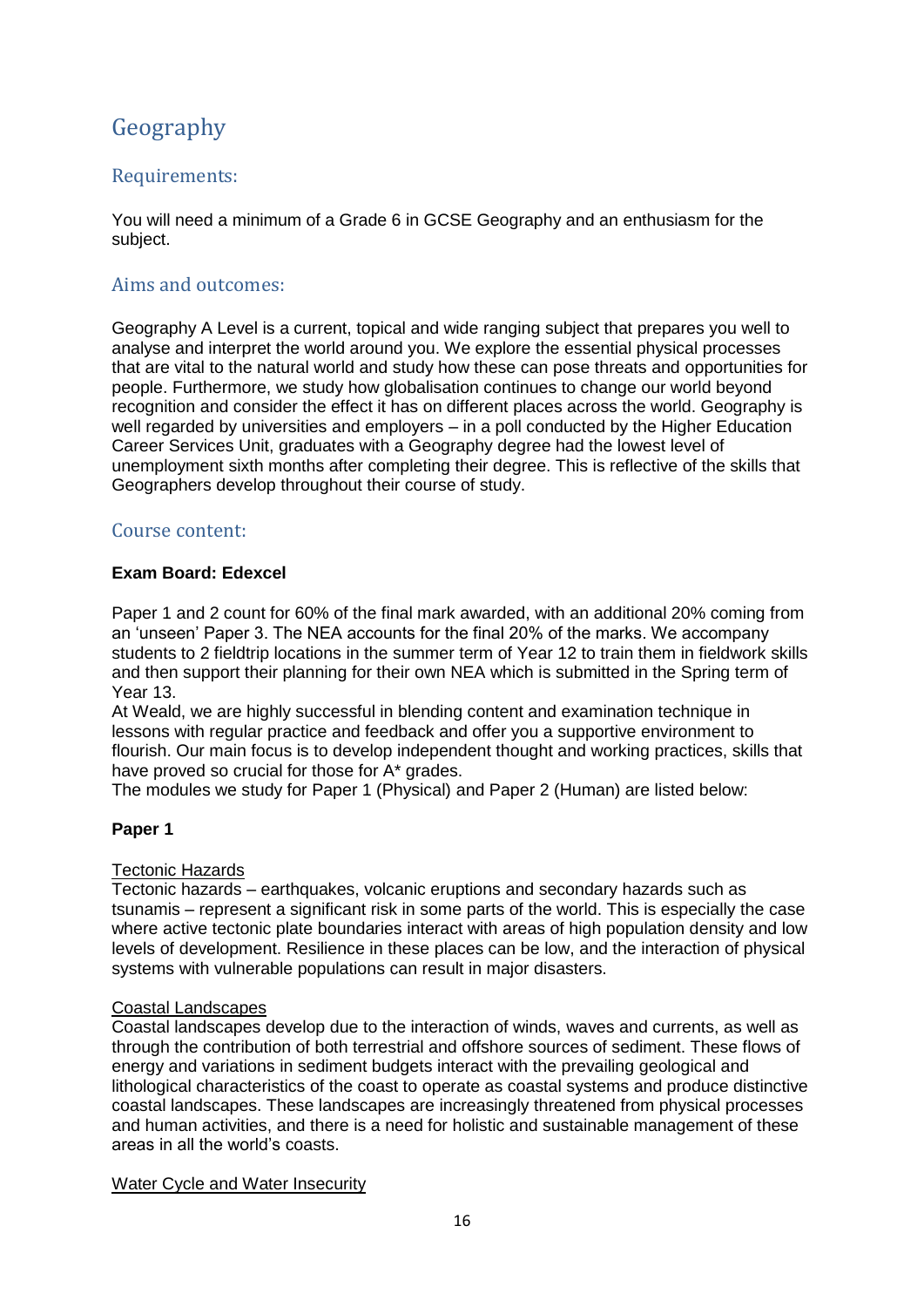Water plays a key role in supporting life on earth. The water cycle operates at a variety of spatial scales and also at short-term and long-term timescales, from global to local. Physical processes control the circulation of water between the stores on land, in the oceans, in the cryosphere, and the atmosphere. Water insecurity is becoming a global issue with serious consequences and there is a range of different approaches to managing water supply.

#### Carbon Cycle

A balanced carbon cycle is important in maintaining planetary health. The carbon cycle operates at a range of spatial scales and timescales, from seconds to millions of years. Physical processes control the movement of carbon between stores on land, the oceans and the atmosphere. Reliance on fossil fuels has caused significant changes to carbon stores and contributed to climate change resulting from anthropogenic carbon emissions. Anthropogenic climate change poses a serious threat to the health of the planet. There is a range of adaptation and mitigation strategies that could be used, but for them to be successful they require global agreements as well as national actions.

## **Paper 2**

#### **Globalisation**

Globalisation and global interdependence continue to accelerate, resulting in changing opportunities for businesses and people. Inequalities are caused within and between countries as shifts in patterns of wealth occur. Cultural impacts on the identity of communities increase as flows of ideas, people and goods take place. Recognising that both tensions in communities and pressures on environments are likely, will help players implement sustainable solutions.

#### Regenerating Places

Local places vary economically and socially with change driven by local, national and global processes. These processes include movements of people, capital, information and resources, making some places economically dynamic while other places appear to be marginalised. This creates and exacerbates considerable economic and social inequalities both between and within local areas. Regeneration programmes impact variably on people both in terms of their lived experience of change and their perception and attachment to places.

#### **Superpowers**

Superpowers can be developed by a number of characteristics. The pattern of dominance has changed over time. Superpowers and emerging superpowers have a very significant impact on the global economy, global politics and the environment. The spheres of influence between these powers are frequently contested, resulting in geopolitical implications.

#### Migration, Identity and Sovereignty

Globalisation involves movements of capital, goods and people. Tensions can result between the logic of globalisation, with its growing levels of environmental, social and economic interdependence among people, economies and nation states and the traditional definitions of national sovereignty and territorial integrity. International migration not only changes the ethnic composition of populations but also changes attitudes to national identity. At the same time, nationalist movements have grown in some places challenging dominant models of economic change and redefining ideas of national identity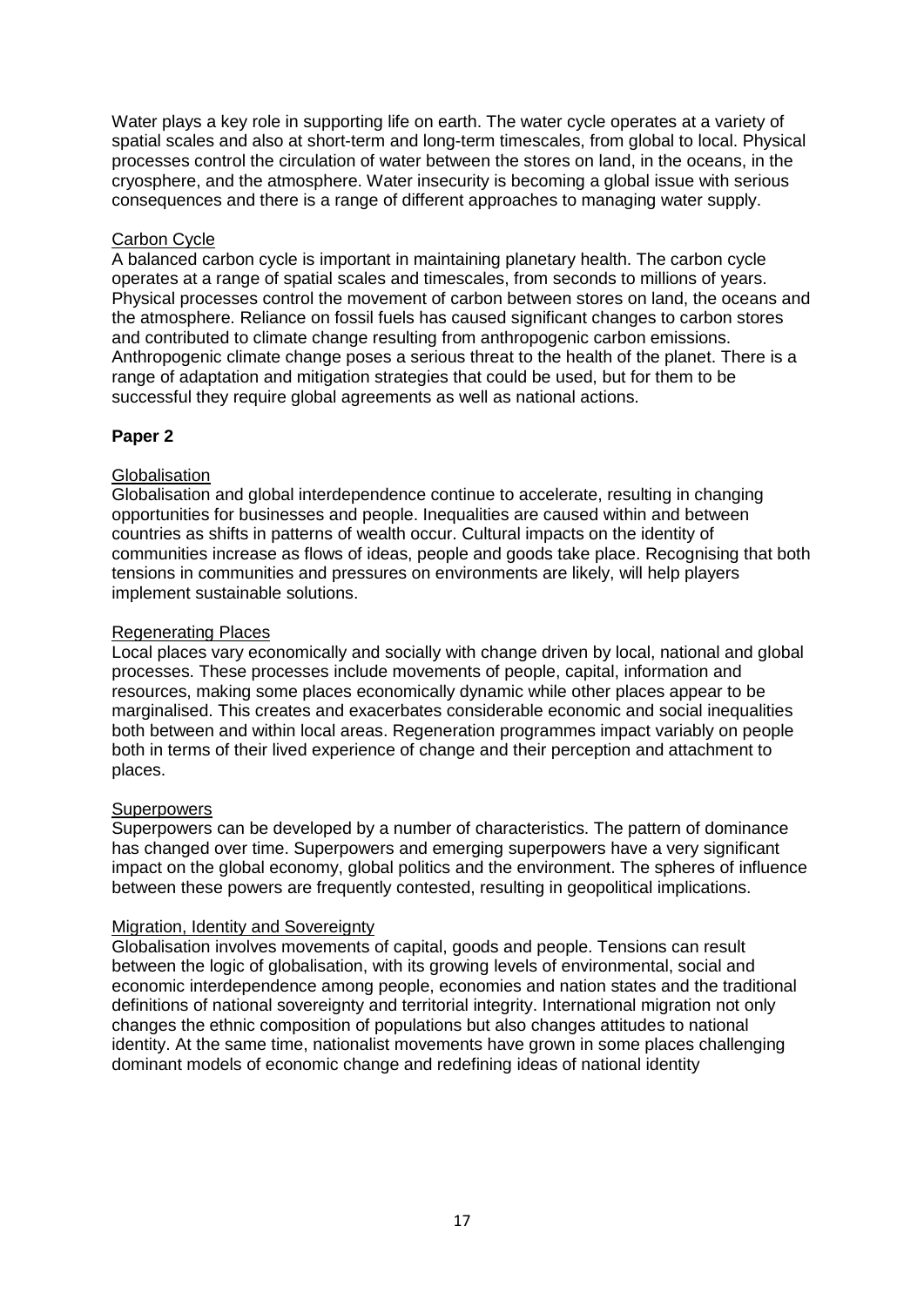## <span id="page-18-0"></span>**History**

## **Requirements:**

A Grade 6 or above in GCSE History is required.

## **Aims & Outcomes:**

The A Level History course has been designed to create a deepened historical knowledge and understanding by promoting a lifelong enjoyment of the subject. The course will enable you to develop important skills including, critically evaluating evidence, researching and using historical documents, producing reasoned and thoughtful arguments, presentation and interpersonal skills. You will study the significance of historical events, the role of individuals in history and the nature of change over time and will study the past through political, economic and cultural perspectives. History is an academic subject that is well respected in a variety of courses in Higher Education as well as in a vast range of careers.

#### **Subject Content:**

## **A Level Units**

The A Level is made up of two units a Depth study and a Breadth study. Both contain source work as well as extended writing tasks and are equally weighted, each worth 40% of the total marks. The third unit is an Historical Investigation worth 20% of the total marks.

## **Examination & Assessment:**

**Unit 1. Tudor England, 1485 - 1603.** This is the study of significant historical developments over a period of 100 years. This breadth option allows students to study issues of change, continuity, cause and consequence in this period and will explore the reigns of all Tudor monarchs. This section is linked to historical interpretations.

**Section A.** One question linked to historical sources (30 marks) **Section B.** Two essays from a choice of three (2 x 25 marks)

**Unit 2. Democracy and Nazism: Germany 1918 - 45.** This is the study of an in-depth historical change or development, you will be expected to use primary sources provided by the exam board for Part A. This option provides for the study of a period of major change in German history, which saw the disintegration of democracy and the rise of Nazism. It also requires students to consider the multi-faceted reasons for the failure of democracy in Germany and how political parties were able to exploit social tensions across the country.

**Section A.** One compulsory two part exam question linked to primary sources or sources from the contemporary period (30 marks).

**Section B.** Two essays from a choice of three (2 x 25 marks).

**Unit 3. Historical Investigation.** This is a study of Tsarist Russia and covers a 100 year period. It will be between 3000-3500 words and moderated by AQA.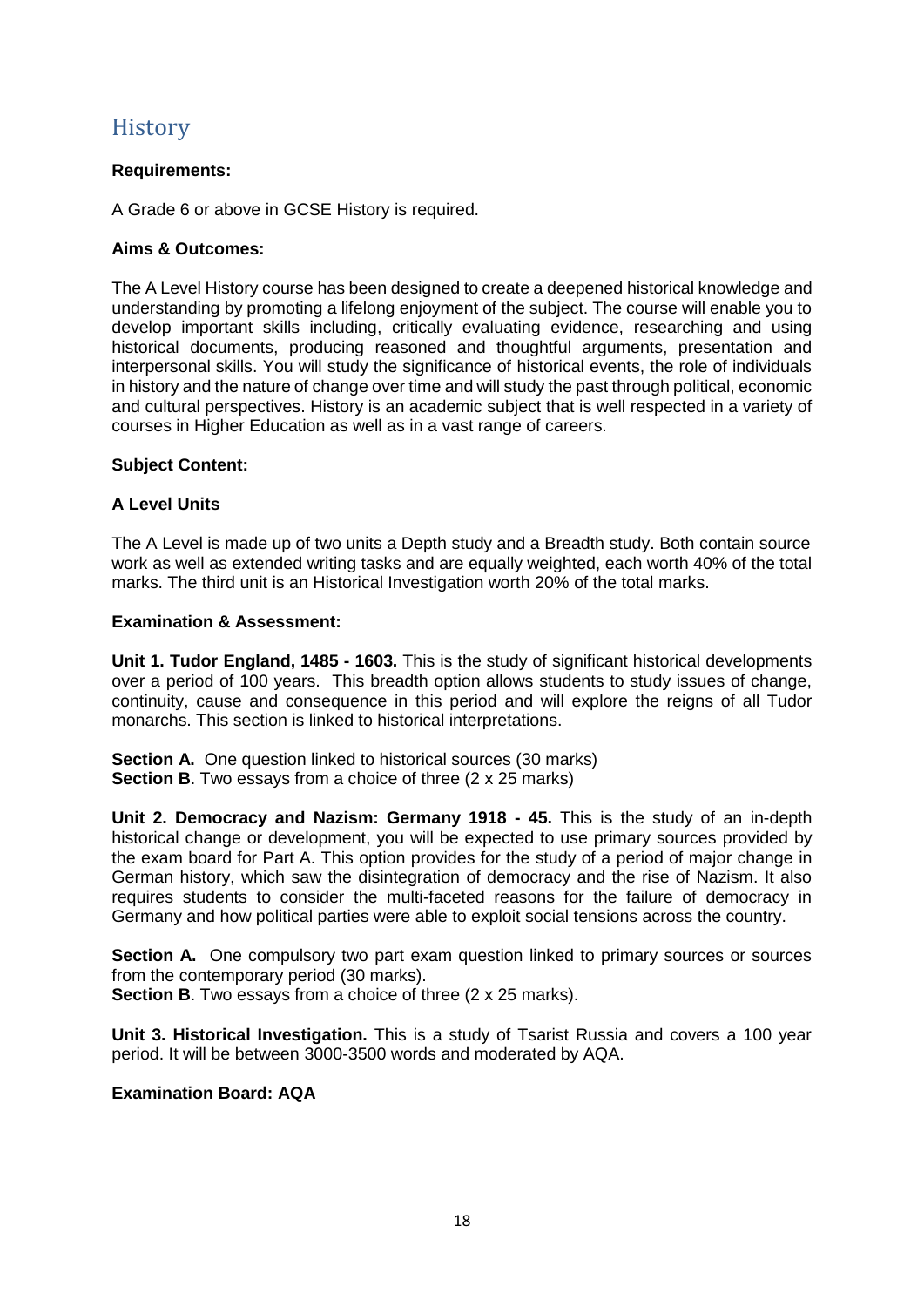# <span id="page-19-0"></span>**Mathematics**

## **Requirements:**

At least a Grade 8 at GCSE Mathematics is required to study Mathematics A Level. The course is very demanding and requires excellent algebra and problem-solving skills. It requires a full knowledge and understanding of all the GCSE content for Mathematics.

#### **Aims and Outcomes**

The aim of the mathematics course is that the students will be able to:

- Develop their understanding of mathematics and mathematical processes in a way that promotes confidence and fosters enjoyment.
- Develop their ability to reason logically and to recognise incorrect reasoning.
- Use mathematics as an effective means of communication.
- Recognise how a situation may be represented mathematically and understand the relationship between real-world problems and mathematical models, understanding how they can be refined and improved.
- Develop an awareness of the relevance of mathematics to other fields of study, to the world of work and society in general.

#### **Why study Mathematics?**

Mathematics A level is a good foundation for engineering, design, technological, scientific and medical courses. It is also a good course for those students who are interested in Art or Humanities subjects but would like to broaden their options and develop their logical reasoning or statistical analysis skills. Students wishing to study mathematical related subjects at University are often required to have studied Further Mathematics A level in addition to Mathematics A level.

| <b>A Level Mathematics</b>                                                     |                                                                                                                                                                                                                                                                     |  |  |
|--------------------------------------------------------------------------------|---------------------------------------------------------------------------------------------------------------------------------------------------------------------------------------------------------------------------------------------------------------------|--|--|
| Paper 1:<br><b>Pure Mathematics 1</b><br>33.3%, 2 hours, 100<br>marks          | Topics such as:<br>Sequences, Equations, Inequalities, Proof, Coordinate geometry,<br>Exponentials, Trigonometry, Vectors and Calculus                                                                                                                              |  |  |
| Paper 2:<br><b>Pure Mathematics 2</b><br>33.3%, 2 hours, 100<br>marks          | Topics such as:<br>Sequences, Equations, Inequalities, Proof, Coordinate geometry,<br>Trigonometry, Iteration and Calculus                                                                                                                                          |  |  |
| Paper 3:<br>Statistics and<br><b>Mechanics</b><br>33.3%, 2 hours, 100<br>marks | Section A: Statistics (50 marks)<br>Topics like Data Handling topics from GCSE such as averages,<br>histograms, box plots and frequency diagrams.<br><b>Section B: Mechanics (50 marks)</b><br>Topics like Speed, Forces, moving objects, (Physics related topics). |  |  |

## **Examination Board: Pearson's EDEXCEL**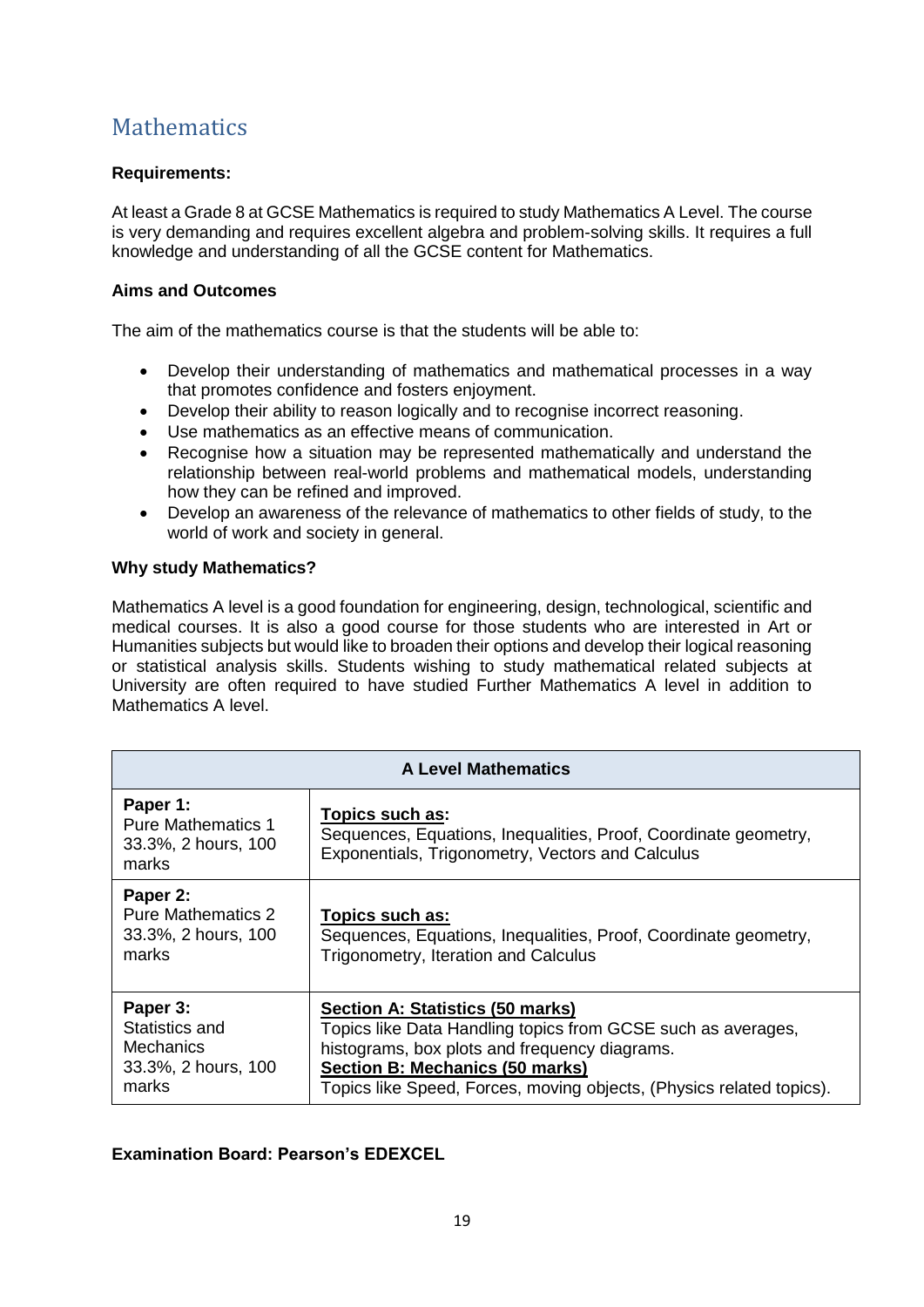## <span id="page-20-0"></span>Media Studies

#### **Requirements:**

Applicants are expected to have a Grade 5 or above in GCSE English Literature or English Language or a Grade 6 in GCSE Media Studies if studied in Key Stage 4. Media Studies is highly compatible with many other subjects in the post-16 curriculum, as it provides training in independent and critical thinking analysis.

#### **Aims & Outcomes:**

The course leads to qualifications recognised by the media industry and opens up opportunities for future employment in this sector. Media Studies is an excellent foundation for further study of Media in Higher Education.

#### **Subject Content:**

During this two year course, students will study a contemporary, accessible and creative course, which will allow them to study the media in an academic context and apply the knowledge and understanding gained to the process of creating their own media productions. Media Studies is designed to widen the intellectual horizons of the learner through the analysis of both global and historical media. This course will foster the development of critical and reflective thinking to encourage engagement in the critical debates surrounding contemporary media, developing critical thinking and the ability to create exciting and dynamic media products.

#### **Media products**

Learners will explore how media products are used by institutions to construct different representations and how media audiences interpret these products. Media products encompass Long Form TV Drama, the Radio One Breakfast Show and Minecraft. Learners will use aspects of the theoretical framework to analyse and evaluate their own cross-media productions.

#### **Media in a digital age**

Learners will explore and analyse the ideas and arguments from debates about the media. These debates will be drawn from:

• an historical perspective • the digital age • global media.

#### **Making media**

Learners will practically explore the creation of two linked media products in a cross-media production.

#### **Media forms**

Throughout this course, learners will study nine different media forms. These are:

 $\bullet$  television  $\bullet$  film  $\bullet$  radio  $\bullet$  newspapers  $\bullet$  magazines  $\bullet$  advertising and marketing  $\bullet$  online, social and participatory media  $\bullet$  video games  $\bullet$  music videos.

#### **Examination Board: OCR**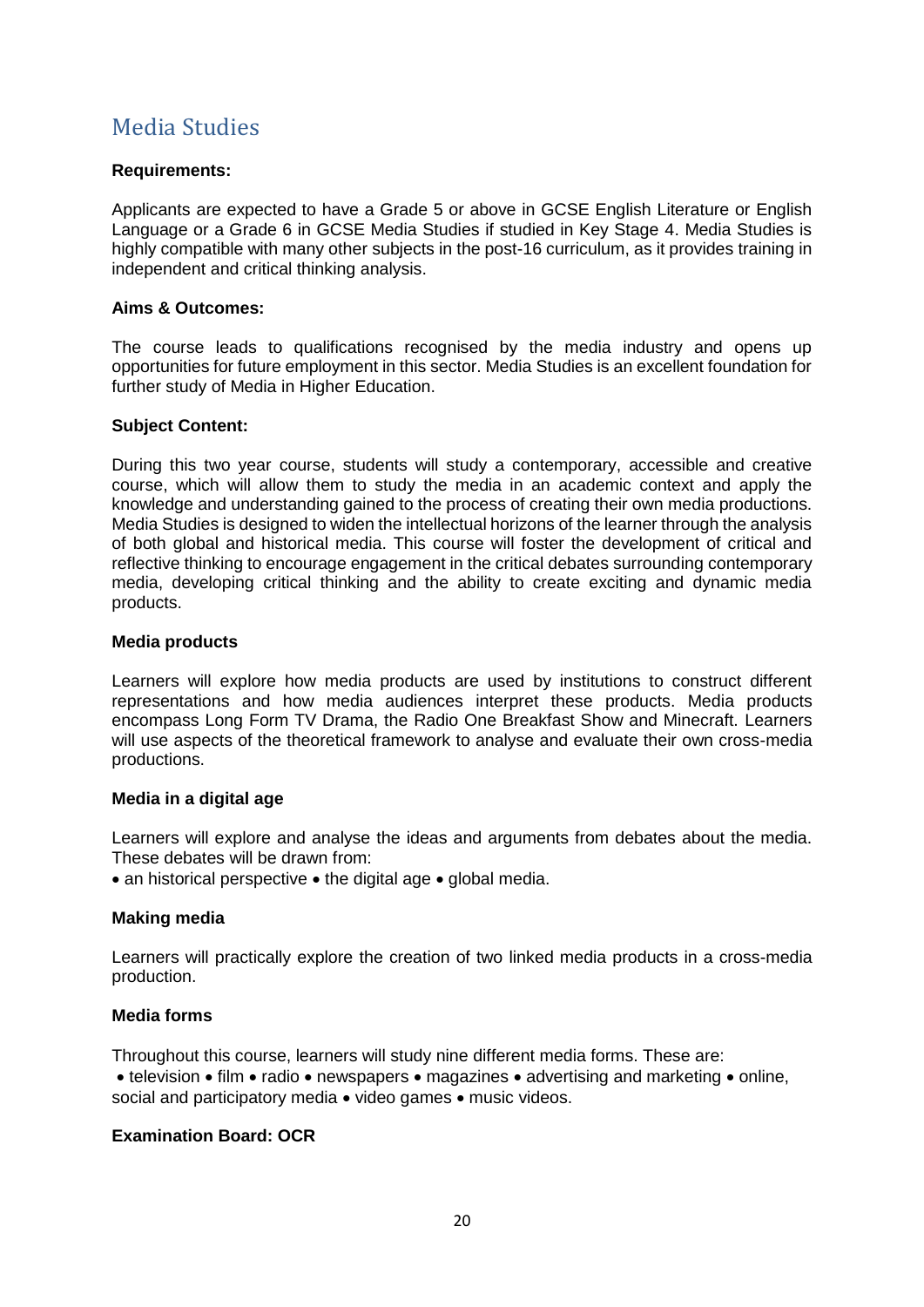# <span id="page-21-0"></span>Modern Languages (French, German & Spanish)

#### **Requirements:**

For success in Languages a Grade 8 or higher is needed at GCSE. This must include a Grade 8 or higher in the written GCSE papers.

#### **Aims & Outcomes:**

The aim of the A Level course is to broaden and deepen your knowledge of your chosen language, to enable you to communicate clearly at a higher and more fluent level. You will also enhance your cultural understanding as the course covers a range of social aspects which affects the principal country in which that language is spoken. You will hone other transferable skills such as debating and defending your point view, carrying out independent research, and analysing literary texts.

## **Subject Content for French, German and Spanish**

The content for the new A level is conceived as an integrated study with a focus on language, culture and society. There are terminal examinations at the end of Year 13.

The core topic areas will be:

- social issues and phenomena, such as wealth and poverty, racism and integration.
- Politics, current affairs and history, dealing with such issues as the treatment of

criminals, monarchy and dictatorship and racism and integration.

 $\bullet$  Intellectual culture, past and present. This requires the study of at least two works –

one of which must be a novel, chosen from a prescribed list.

Students will also have to complete an independent research project into an aspect of French, German or Spanish speaking society or culture, which they will present as part of their speaking exam.

#### **Examinations**

Students will be assessed in three separate exams for

- speaking
- listening, reading and translation
- essay writing in French, German or Spanish

Marks weightings will be as follows:

Paper 1 - Listening, reading and translation - 50% Paper 2 - Writing - 20% Paper 3 - Speaking - 30%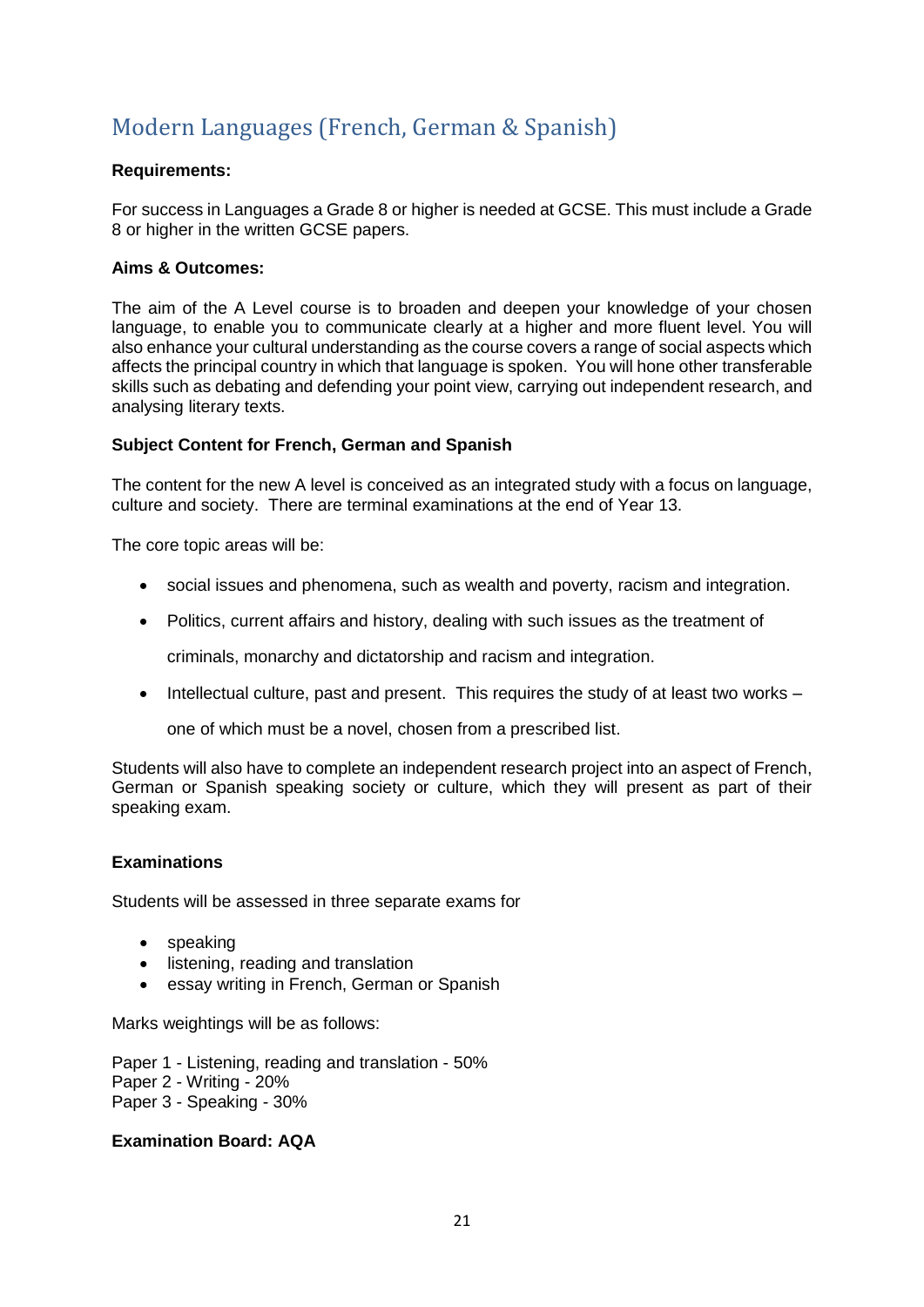## <span id="page-22-0"></span>Music

## **Requirements:**

You will need to perform to Grade 6/7+ standard by the end of Year 13. You will have achieved Grade 6 in Music GCSE and you will be of Grade 5/6 standard in both practical and theory examinations by the end of the GCSE course.

#### **Aims and Outcomes**

The aim is to provide you with a balanced and inter-related course of study covering a wide academic and practical understanding of music. This provides an excellent basis for lifelong learning and Higher Education courses in music.

## **Subject Content:**

The qualification includes Listening, Composing and Performing. With this course you can adjust the balance between composing and performing.

If you specialise in Performing the balance is Listening 40% Performing 35% and Composing 25%.

If you specialise in Composing the balance is Listening 40% Performing 25% and Composing 35%.

You do not have to decide on your specialism at the start of the course.

### **Examination & Assessment**

The listening exam is a 2 hour 30 minute examination. Performing is a video recording of a live performance. Composing is assessed by audio recordings. These are all undertaken in school, but are marked externally.

#### **Examination Board: OCR**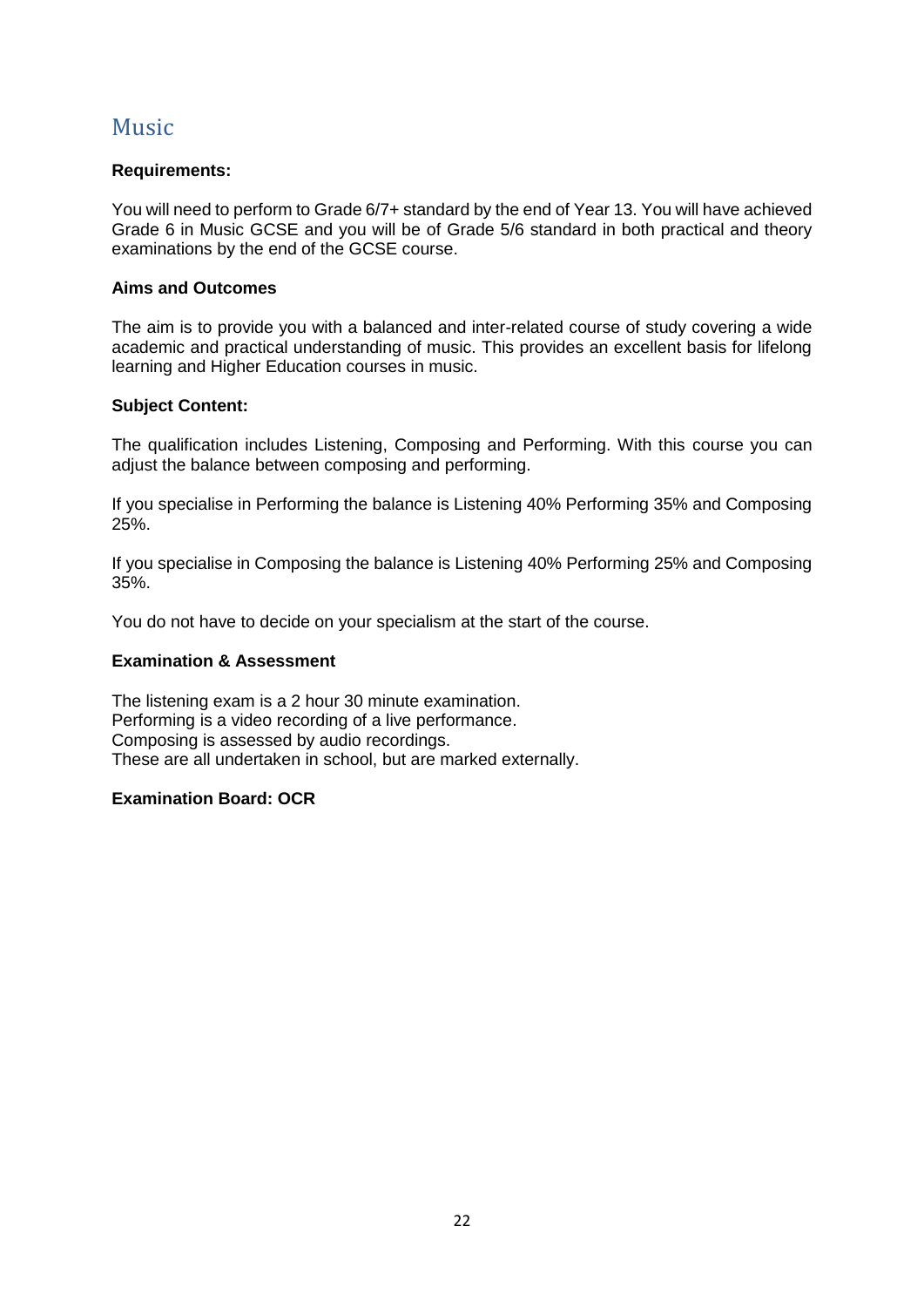# <span id="page-23-0"></span>Philosophy

### **Requirements**:

For success in this subject a Grade 6 or above is expected in GCSE English Language or GCSE English Literature or a Grade 6 in GCSE Religious Studies if studied in Key Stage 4.

#### **Aims and Outcomes**:

This course addresses four areas of study in philosophy, asking some of the most important questions faced by humans (What can we know? What is our true nature? Does God exist? How should I live my life?) and investigating in-depth the answers that have been put forward by philosophers over the years. This course helps to give context to the history of ideas that has led to the modern world we face today. You will develop skills of critical analysis, research, persuasive argument, logic and literary interpretation, all of which are transferable to other areas of study such as English, History, Law, Maths, Politics, Psychology and Sociology. The insight into a range of ideas and the skills learned make Philosophy a good qualification for careers in Law, Medicine, Teaching, Business, Care, Journalism and anything else that involves working with people, problem-solving or written communications.

**Subject Content:** The course is divided into four main topics:

**Ethics:** Moral philosophy is often referred to as ethics. It is about right and wrong, good and bad. This module covers ethical theories, applications of these theories, and the meaning of moral language. *Key question: How should I live my life?*

**Knowledge:** Epistemology means theory of knowledge. The epistemology module covers what the definition of knowledge is, as well as how much knowledge comes from perception and how much from reason. It also covers the idea of scepticism  $-$  how certain we can be of our knowledge. *Key question: How do I know what I know?*

**God:** This module covers the concept of God as typically conceived by the three main monotheistic religions. It covers whether such a concept is possible as well as arguments for and against the existence of God. *Key question: Can God's existence ever be proved?*

**Mind:** Philosophy of mind looks at what minds and mental states actually are. This module covers various theories which say the mind is a physical thing and others which argue it is non-physical. *Key question: Can human experience be explained entirely by physical processes?*

#### **Examination and Assessment**:

Assessment comprises two three-hour examinations at the end of year 13.

The examinations will include four question types, covering definition, explanation and evaluation. (3, 5, 12 and 25 marks)

Each examination contributes 50% to the overall grade.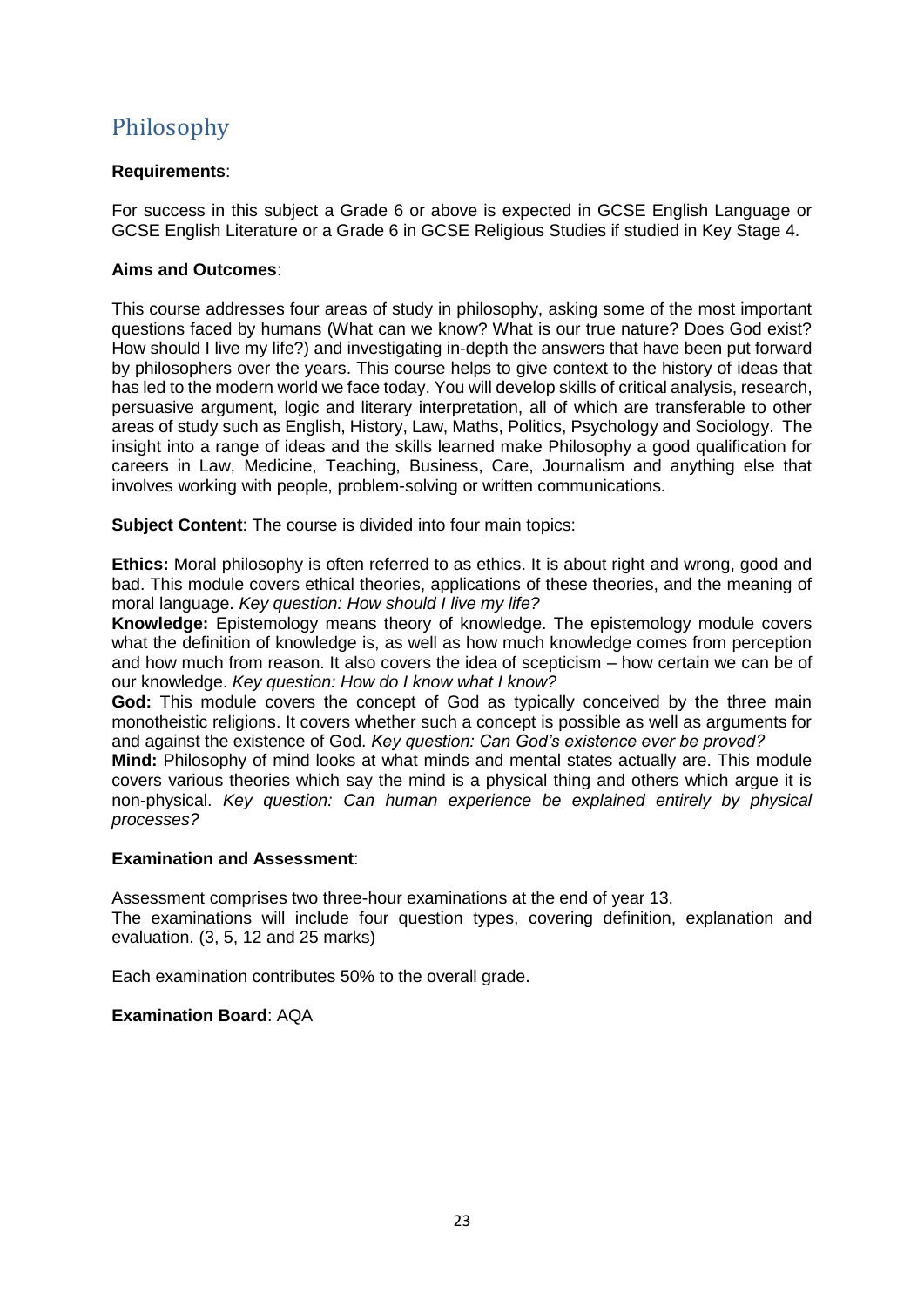# Physical Education

## **Requirements:**

For success in A Level PE a Grade 6 in GCSE PE and a Grade 6 in GCSE Biology or Grades 66 in Trilogy Science is/are required. It will be expected that all students have a keen interest in sport and the issues surrounding it. In addition, all students must regularly compete outside of school in at least one sporting activity which can be assessed at A Level. Students are required to submit video evidence for practical sports.

#### **Aims and Outcomes:**

A Level Physical Education covers a wide range of exciting topics that give you an insight into the sporting possibilities at university and beyond. This could lead to a range of career opportunities such as: PE Teacher; sports psychologist; sports scientist; nutritionist; sports administrator; physiotherapist; conditioning coach; performance analyst; sports development manager and fitness professional.

## **Course content**

The course provides an academic and theoretical understanding of Physical Education and Sport. There are three main theoretical concepts and topics in A Level PE. The first is physiology, which includes applied anatomy and physiology, exercise physiology and biomechanics. The second component focuses on skill acquisition and sports psychology whilst the last investigates socio-cultural issues in physical activity and sport. You need to be currently training and competing in your sport regularly, want to know more about how the body works and want to improve your own performance by developing a greater understanding of physiological factors that impact performance.

#### **Examination & Assessment:**

There are two written examination papers (70% weighting), a practical assessment in one activity where students can be assessed as either a player/performer, or a coach and an analysis and evaluation coursework module (30% weighting). All written papers include: multiple-choice; short open and extended writing questions for each section.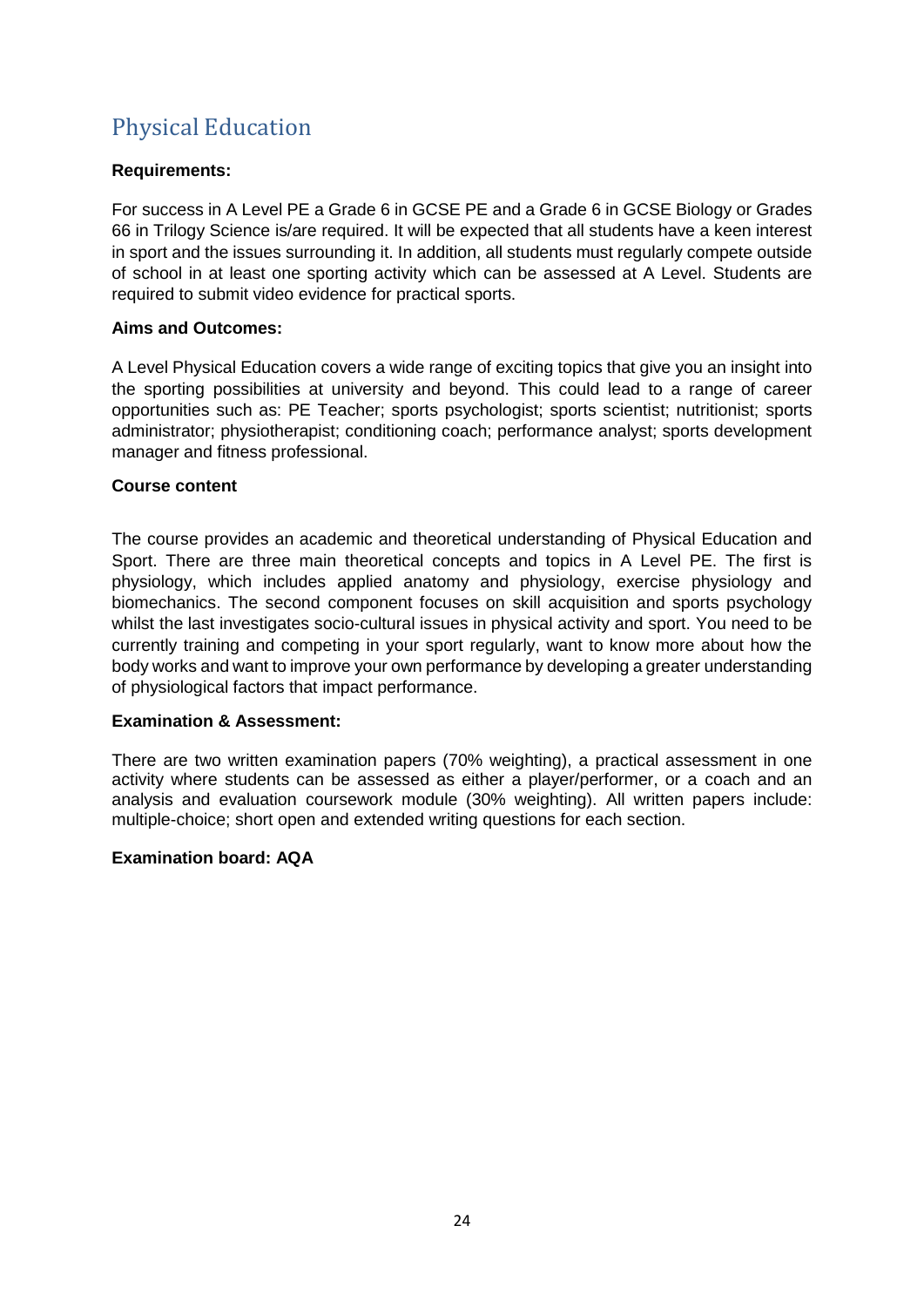# <span id="page-25-0"></span>**Physics**

## **Requirements:**

At least a Grade 8 in each of their Science GCSEs if taking Trilogy Science, or at least a Grade 8 in Physics GCSE. In addition, at least a Grade 8 in Mathematics is required. Students who choose to study A Level Physics are strongly recommended to also study A Level Mathematics.

## **Course content**

OCR (Physics A) takes a content-led approach to learning Physics. Topics covered range from the smallest of subatomic particles to the vast history of the Universe, alongside relevant applications in Engineering and Medical Physics. Employing a wide range of teaching and learning styles, activities introduce content, skills and experimental techniques. Physics students will undertake regular hands-on practical work, working on 12 key practical skills. A log book will be used to demonstrate competence in these skills in order to gain the Science Practical Endorsement. The course content has been designed to provide a strong foundation of skills and knowledge for students looking to study Physics, or Physics-based subjects such as Medicine or Engineering, at University. There is also a focus on developing skills that can be transferred into many other career options. The exam board have indicated that 40% of the course will require the use of mathematical skills.

## **Examination & Assessment:**

There are 3 written papers and no coursework. All papers may include: multiple-choice; short open; open-response; calculations and extended writing questions.

The Module Content is as follows:

- 1. Development of Practical Skills
- 2. Foundations of Physics
- 3. Forces and Motion
- 4. Electrons, Photons and Waves
- 5. Newtonian World and Astrophysics
- 6. Particles and Medical Physics

#### **Paper 1 Modelling Physics (37% weighting)**

- Modules 1,2,3 and 5
- Multiple Choice and short structured questions

#### **Paper 2 Exploring Physics (37% weighting)**

- Modules 1,2,4 and 6
- Multiple Choice and short structured questions

#### **Paper 3 Unified Physics (26% weighting)**

- Topics 1-6
- Extended written questions that may cover any element from the course.

#### **Examination Board: OCR A**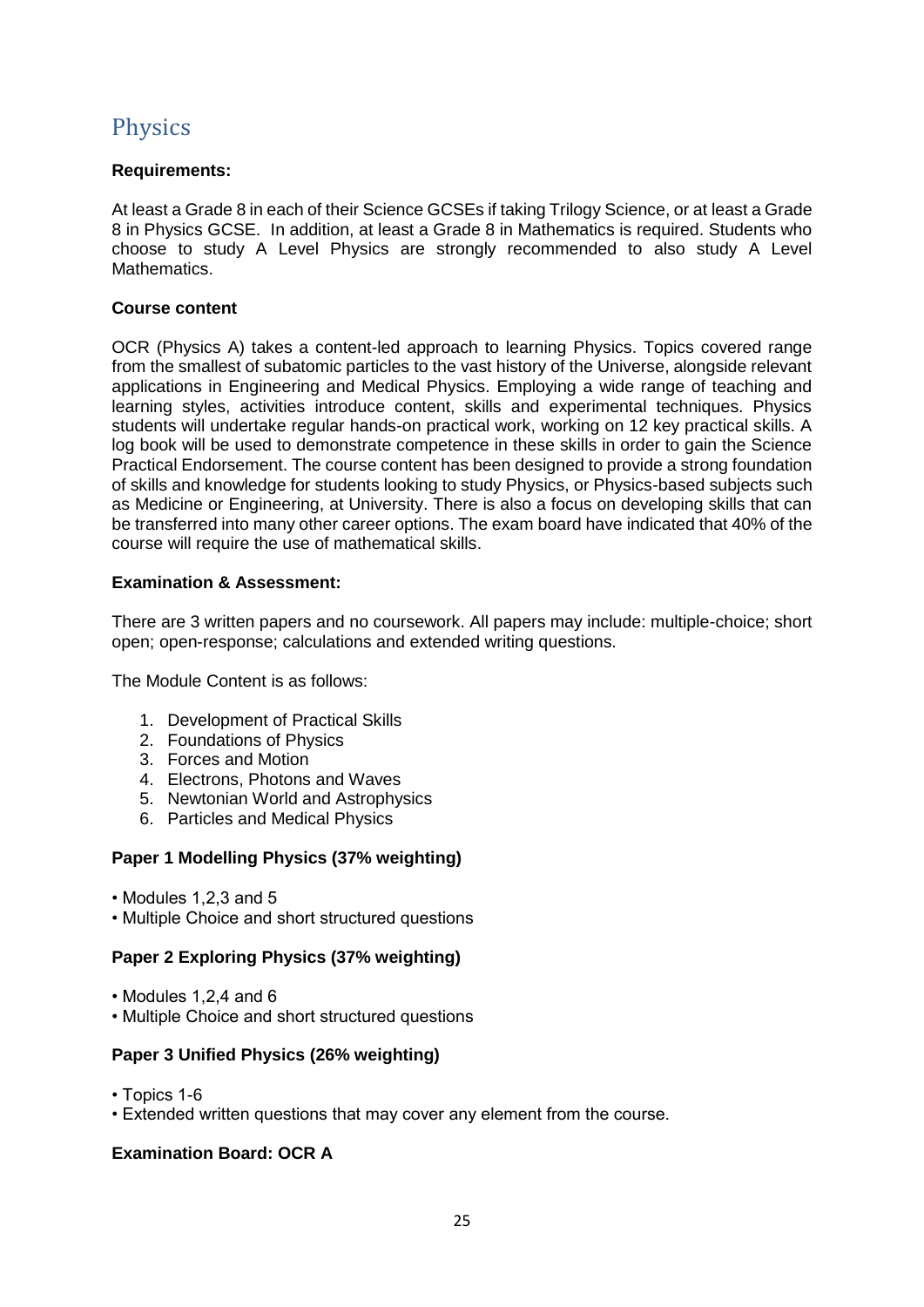## <span id="page-26-0"></span>**Politics**

### **Requirements:**

Politics is an essay based subject, and so a Grade 6 or above is expected in GCSE English Language or GCSE English Literature.

The Politics A Level introduces students to the process of decision-making in the UK, allowing you to discover how people interact with the political process. You will be exposed to a wide range of debates about the UK and US systems happening right now, such as whether democracy in the UK is in crisis. While parts of the course will provide a historical context, you will study events as they happen.

The Politics A Level will allow students to deepen their understanding of the decision-making process in the US and UK, including how individuals and groups are capable of having influence. Students will learn to critically evaluate arguments, using evidence from a variety of sources. They will learn how to debate different issues while keeping up to date on current affairs. The Politics A Level has a particular focus on the development of analysis and evaluation skills helpful for many higher education courses, but will also provide plenty of life skills such as critically evaluating news sources and how they are covered.

## **Course content**

The first year focuses on exploring the UK political system, considering what the various branches of government are, how they interact and how powerful each is. It also examines the different ways people participate, whether through elections, referendums or pressure groups. There is also a section of the course dedicated to the major political ideas; conservatism, liberalism and socialism. Here, the key concepts and thinkers will be explored to see how these have developed over time, considering the tensions that exist within each. The less familiar ideology of 'anarchism' will be explored in a similar way. The second year takes a number of these debates and issues and considers how they differ in the US. It will look at the role of the President and how this has differed between Obama, Trump and Biden. The course explores how Congress and the Supreme Court interact and how the American people participate in the system.

#### **Examination & Assessment:**

Paper 1: UK Politics and core political Ideas Paper 2: UK Government and non-core political ideas Paper 3: US Politics and Government

#### **Examination board: Edexcel**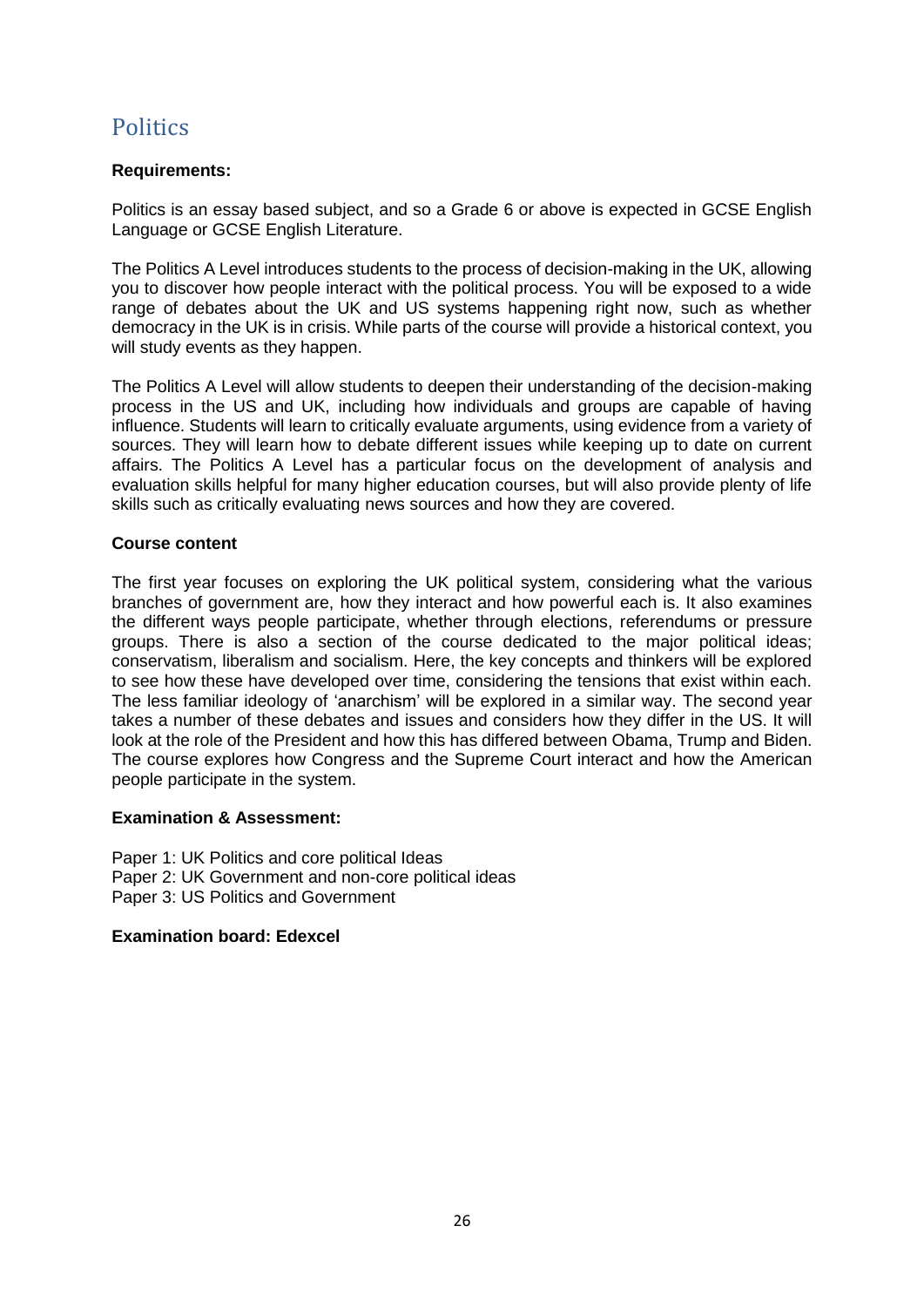# <span id="page-27-0"></span>Psychology

### **Requirements:**

A Grade 7 in GCSE Biology or Grades 7 7 in GCSE Trilogy Science is/are needed as are Grade 6s in GCSE English Language or GCSE English Literature and GCSE Mathematics.

#### **Aims and Outcomes:**

Psychology is the scientific study of human cognitions and behaviours, and as such it is relevant to all of us. Through the A Level at Weald of Kent you will have an opportunity to study a range of topics and approaches, giving a broad perspective of the subject. It has links with many disciplines, including biology, mathematics, and the humanities. It involves the study of different theories, research evidence as well as an understanding of how research can be used in the real world. Therefore, Psychology is a perfect blend of creative thinking combined with the analytical skill of interpreting research.

The A Level course is a 2 year course and you will be studying different theories and research studies across different fields in Psychology.

#### **Paper 1: Introductory Topics in Psychology 33.3%**

**Social Influence**: Do people conform and obey because they believe that others are right, or for other reasons?

**Memory:** How does memory work? Can we rely on eyewitness accounts in court?

**Attachment**: Why do infants become attached to a caregiver? Are attachments the same in all cultures?

**Psychopathology:** What is abnormality? How do the main approaches to Psychology explain why people suffer from mental disorders? What treatments are there for these abnormalities?

#### **Paper 2: Psychology in Context 33.3%**

**Approaches in Psychology:** The Origins of Psychology and how we can understand behaviours from the cognitive, biological, humanistic and learning approaches.

**Biopsychology:** How the nervous system, brain activity and hormones can influence behaviour.

**Research Methods in Psychology**: In this section we analyse the different research methods, look at how data can be collected and how this data can be interpreted.

#### **Paper 3: Issues and Options in Psychology 33.3%**

Compulsory content: Issues and Debates in Psychology.

Optional Content: There is a choice of topics for the remainder of Paper 3, these will be selected by your teachers from the following:

One from: Relationships, Gender, Cognition and Development.

One from: Schizophrenia, Eating Behaviour and Stress.

One from: Aggression, Forensic Psychology, Addiction.

Each Paper is assessed by a 2 hour written examination. You will answer questions (multiplechoice, short answers and an extended writing task) from each of the topics outlined above.